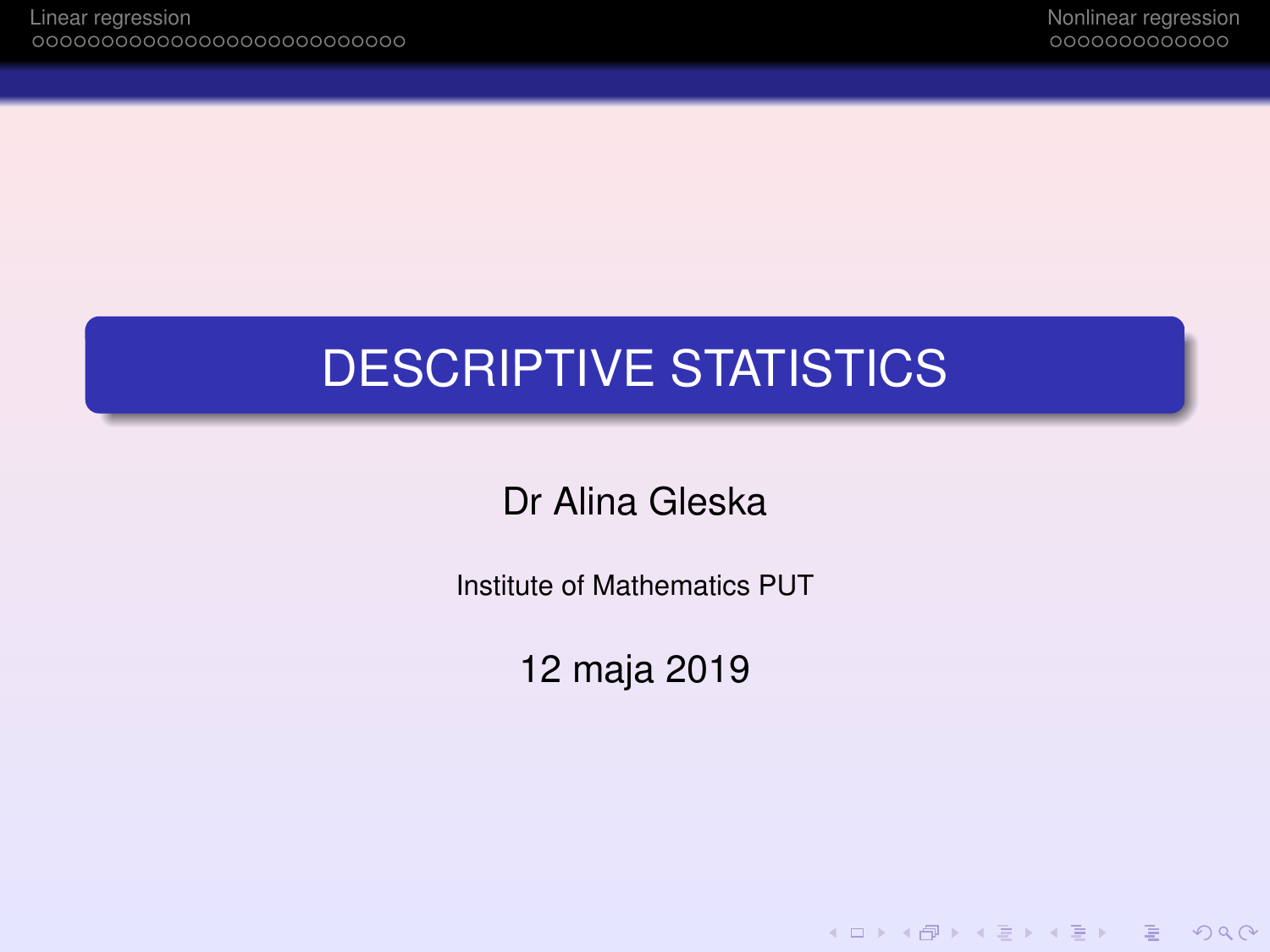



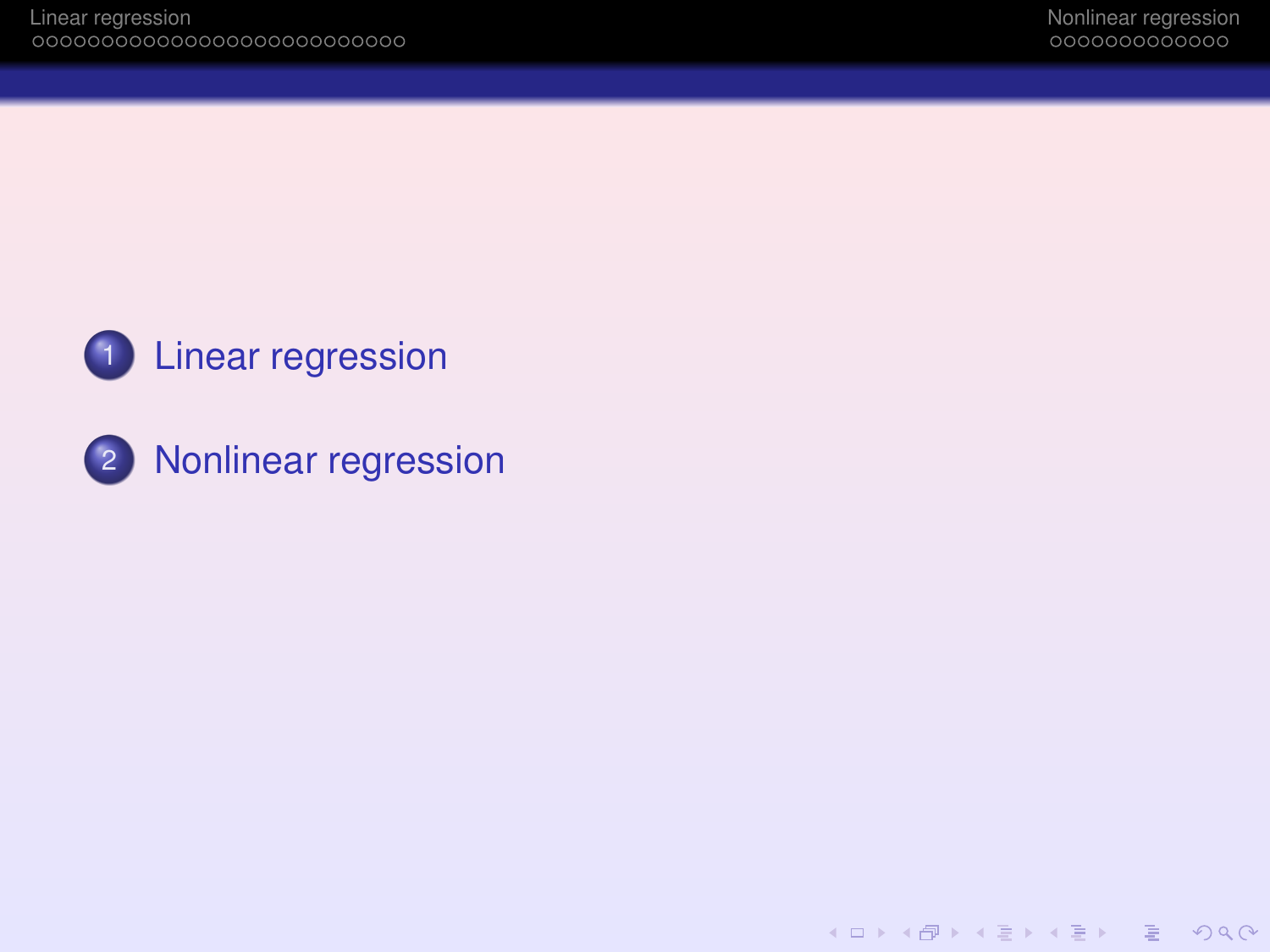<span id="page-2-0"></span>[One predictor](#page-2-0)

**KOD KAD KED KED E VAN** 

Let us remind You that - in case of the linear regression with only one predictor  $Y = bX + a$  the coefficients *b* and *a* we calculate as:

$$
b = \frac{cov(X, Y)}{S_X^2} = \frac{\sum_{i=1}^n xy - n\overline{xy}}{\sum_{i=1}^n x^2 - n(\overline{x})^2} = \frac{\sum_{i=1}^n xy - (\sum_{i=1}^n x \sum_{i=1}^n y)/n}{\sum_{i=1}^n x^2 - (\sum_{i=1}^n x)^2/n},
$$

$$
a=\overline{y}-b\overline{x}=(\sum_{i=1}^n y-b\sum_{i=1}^n x)/n.
$$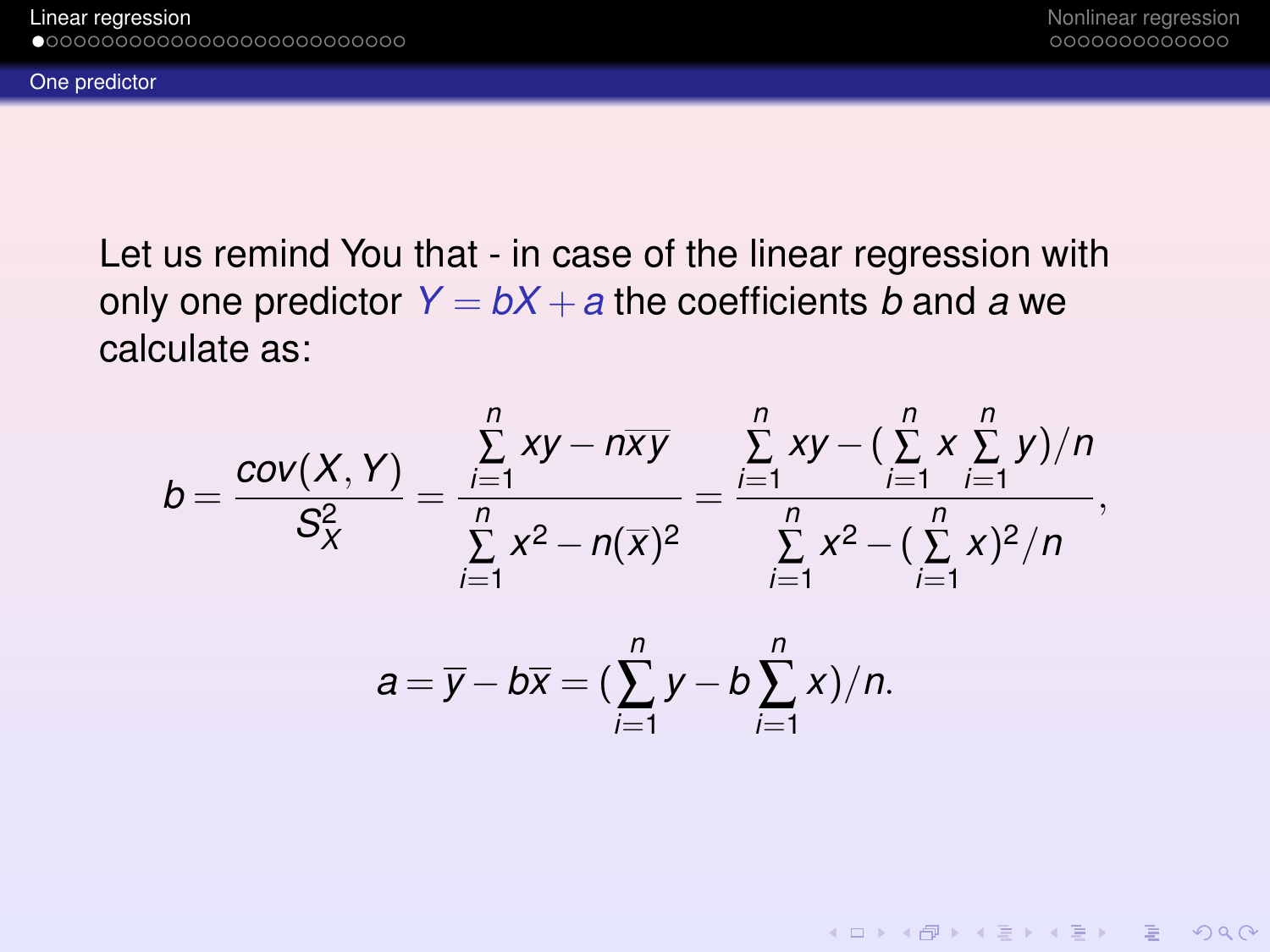**KOD KAD KED KED E VAN** 

<span id="page-3-0"></span>[General linear model](#page-3-0)

General linear model  $Y = b_1X_1 + b_2X_2 + \cdots + b_kX_k$ If we have an intercept in our general model we assume that the value for the corresponding variable *X* always equals 1. This time we are going to use matrices. Notation:

- *b* the vertical vector of parameters, e.g.  $b = [b_k]$ ,  $k = 1, 2, ..., K$ ;
- X the matrix of the data (given data);
- *y* the vertical vector of the results.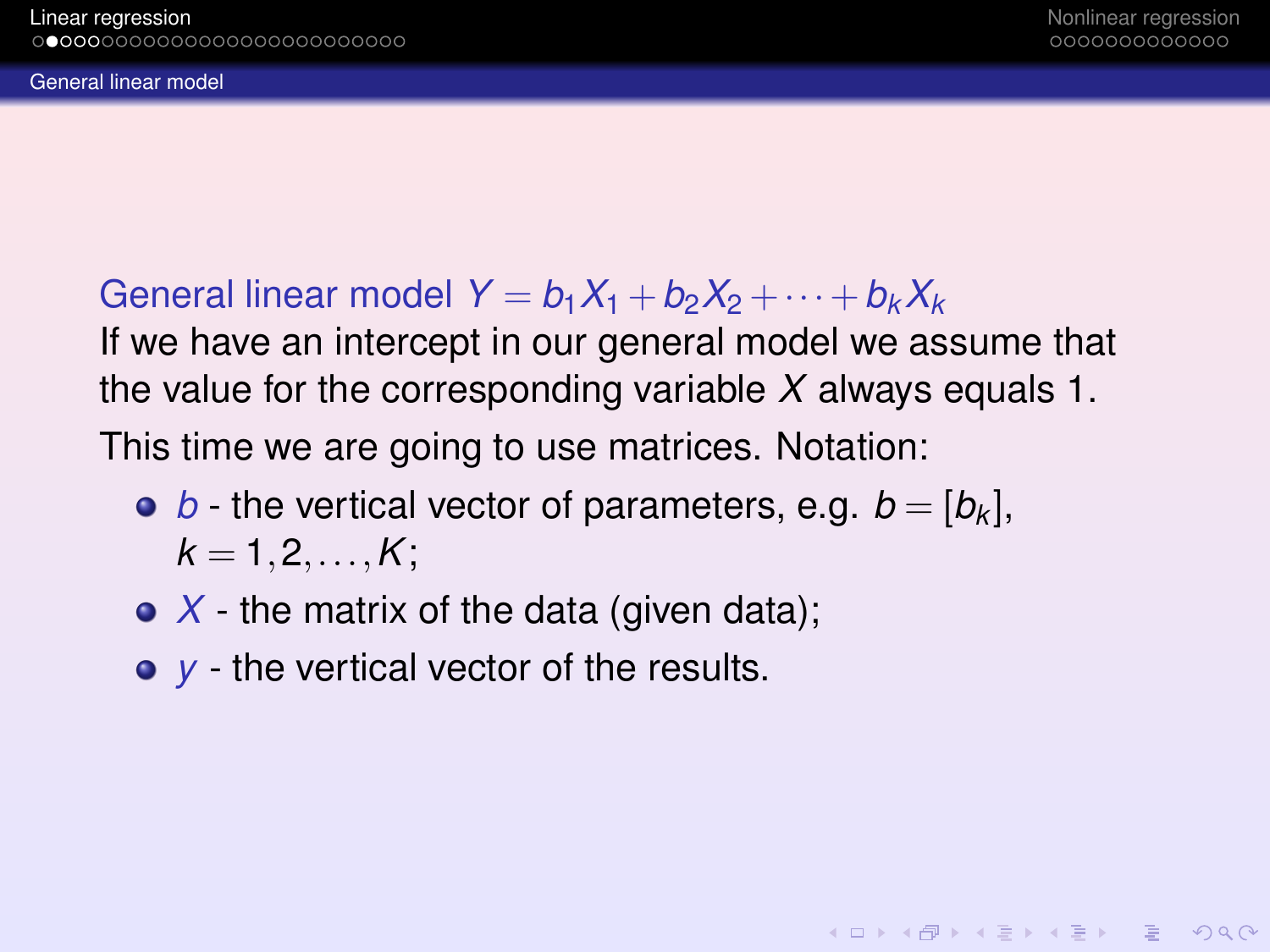<span id="page-4-0"></span>[General linear model](#page-4-0)

Obtained by the classic OLS method, the vector of parameters of the linear model is the solution of the so-called normal equations

$$
(X'X)b=X'y.
$$

In the explicit form, the vector *b* is expressed by the formula:

*b* =  $(X'X)^{-1}X'y$ .

This formula is unique if the matrix *X* <sup>0</sup>*X* is invertible. This is possible only when the rank of the matrix *X* is equal to the number of parameters. In particular, necessarily

- the number of non-repeated observations must be greater than the number of parameters (i.e. also  $n > K$ );
- no column of matrix X can be linearly dependent on others (in particular, two columns cannot be identical).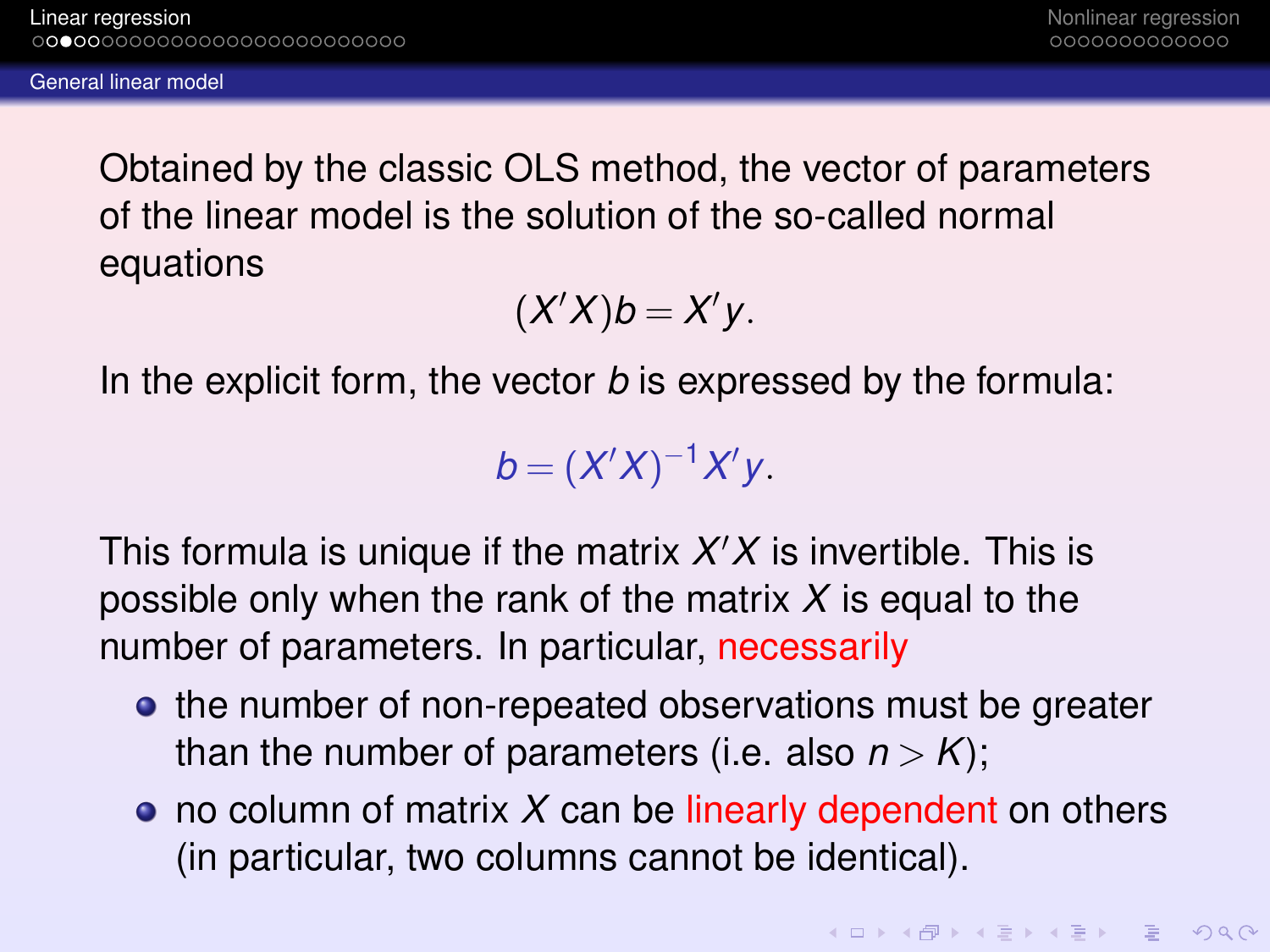.

KEL KARIKEN (EN 1990)

#### <span id="page-5-0"></span>[General linear model](#page-5-0)

### How to interpret the matrix *X'X* and the vector *X'y*?

In case of the model  $Y = bX + a = b_1X_1 + b_2X_2$ , where  $b_2 = a$ ,  $X_2 = 1$  we have:

$$
X'X = \left[\begin{array}{ccc} \sum\limits_{i=1}^{n} x_i^2 & \sum\limits_{i=1}^{n} x_i \\ \sum\limits_{i=1}^{n} x_i & \sum\limits_{i=1}^{n} 1^2 \end{array}\right] X'y = \left[\begin{array}{c} \sum\limits_{i=1}^{n} x_i y_i \\ \sum\limits_{i=1}^{n} y_i \end{array}\right]
$$

For the model  $Y = b_1X_1 + b_2X_2 + b_3$  we obtain:

$$
X'X = \begin{bmatrix} \sum_{i=1}^{n} x_{i1}^{2} & \sum_{i=1}^{n} x_{i1}x_{i2} & \sum_{i=1}^{n} x_{i1} \\ \sum_{i=1}^{n} x_{i1}x_{i2} & \sum_{i=1}^{n} x_{i2}^{2} & \sum_{i=1}^{n} x_{i2} \\ \sum_{i=1}^{n} x_{i1} & \sum_{i=1}^{n} x_{i2} & \sum_{i=1}^{n} 1^{2} \end{bmatrix} X'y = \begin{bmatrix} \sum_{i=1}^{n} x_{i1}y_{i} \\ \sum_{i=1}^{n} x_{i2}y_{i} \\ \sum_{i=1}^{n} y_{i} \end{bmatrix}.
$$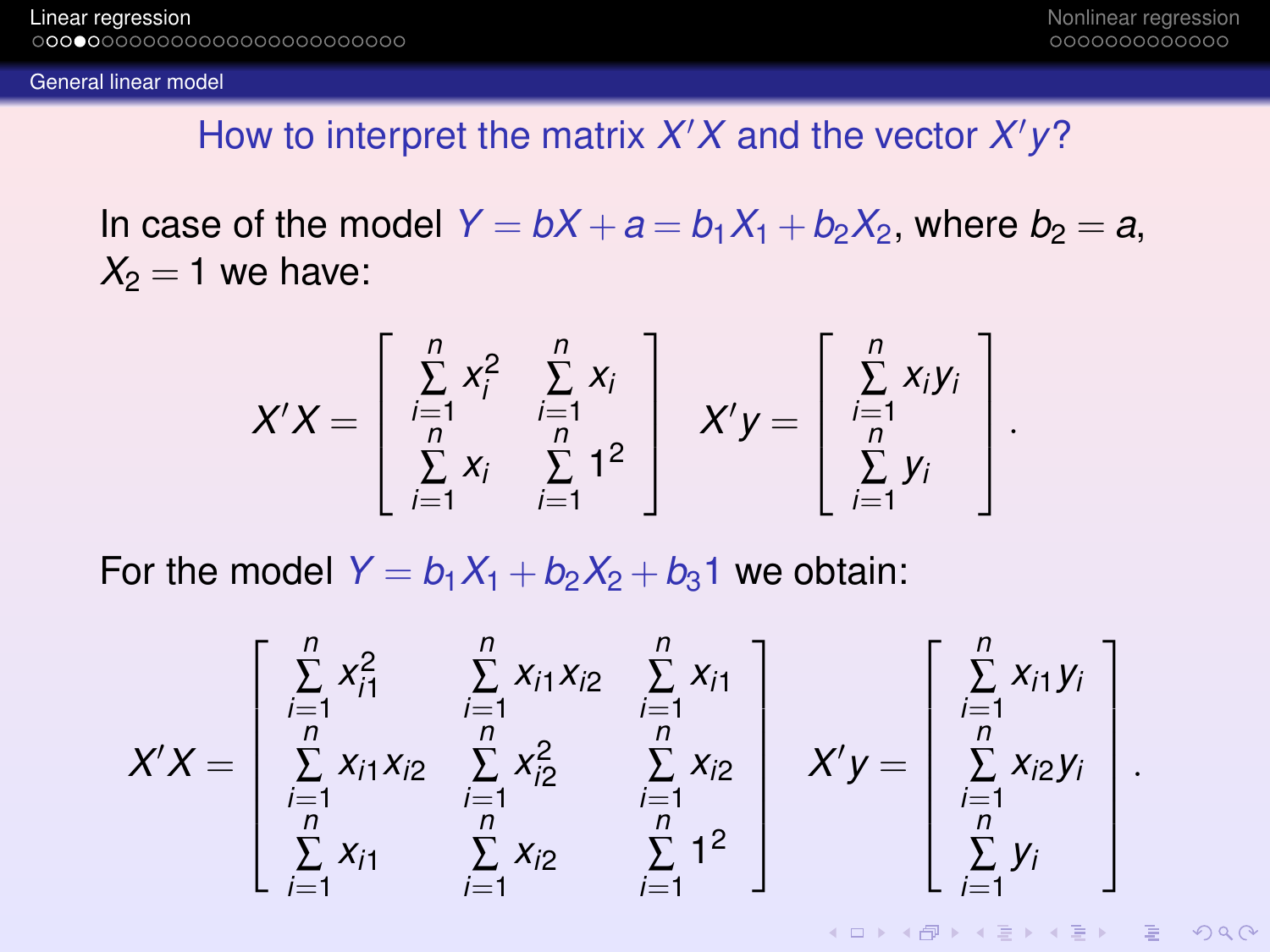**KOD CONTRACT A BOARD OF A GOV** 

### <span id="page-6-0"></span>EKONOMETRIA I BADANIA OPERACYJNE (Econometry and operational research) Zagadnienia podstawowe Redakcja naukowa Bogusław GUZIK Wydawnictwo Akademii Ekonomicznej w Poznaniu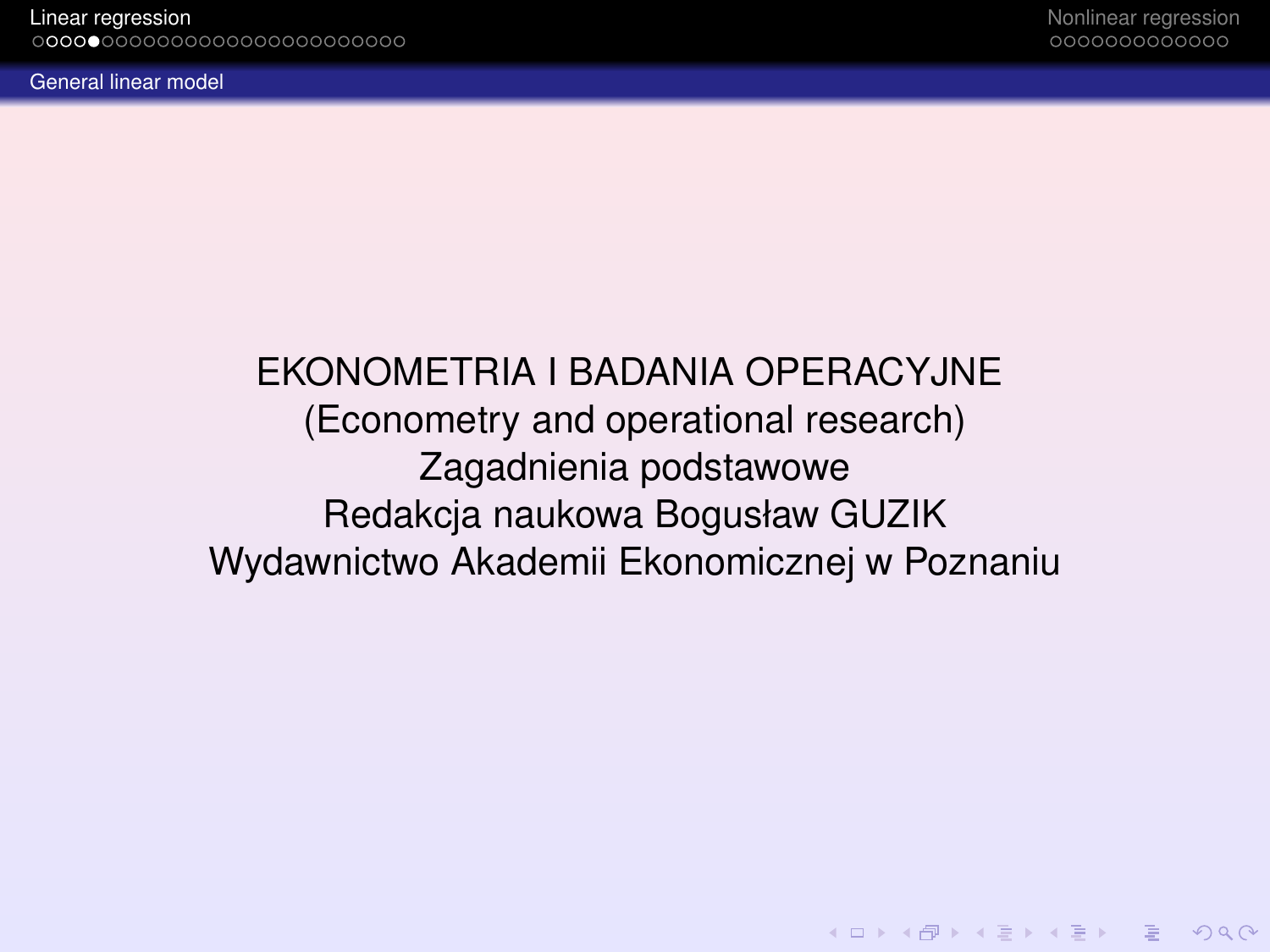<span id="page-7-0"></span>[Model verification](#page-7-0)

The verification of the linear model obtained by the classical OLS

The minimal set of assumptions:

- **•** the econometric model can not raise substantive objections,
- the model should be very well fitted to empirical data,
- all model explanatory variables must be significant.
- The overall model verification activities can be divided into:
	- substantive verification (postulate 1),
	- statistical verification (postulates 2 and 3).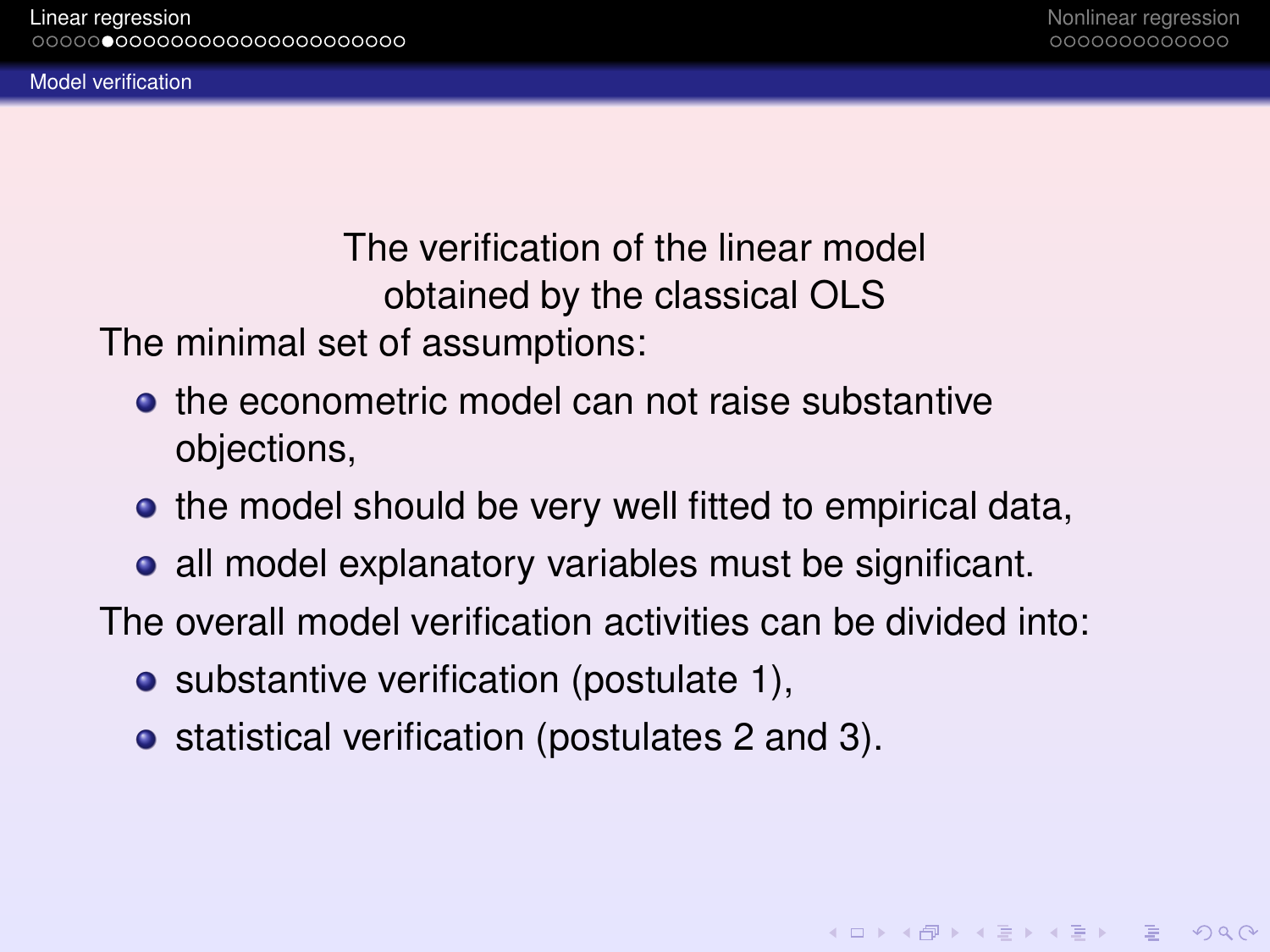<span id="page-8-0"></span>[Model verification](#page-8-0)

MERYTORIC VERIFICATION consists in checking whether the econometric model is consistent with economic knowledge about the phenomenon under investigation, economic theory, and finally - with common sense. During substantive (merytoric) verification, we examine e.g.

- are the model parameters characters meaningful;
- whether the scale of parameters is acceptable;
- whether the model can be sensibly extrapolated;
- whether from the model for the *Y* variable there are sensible models for variables related to the tested variable.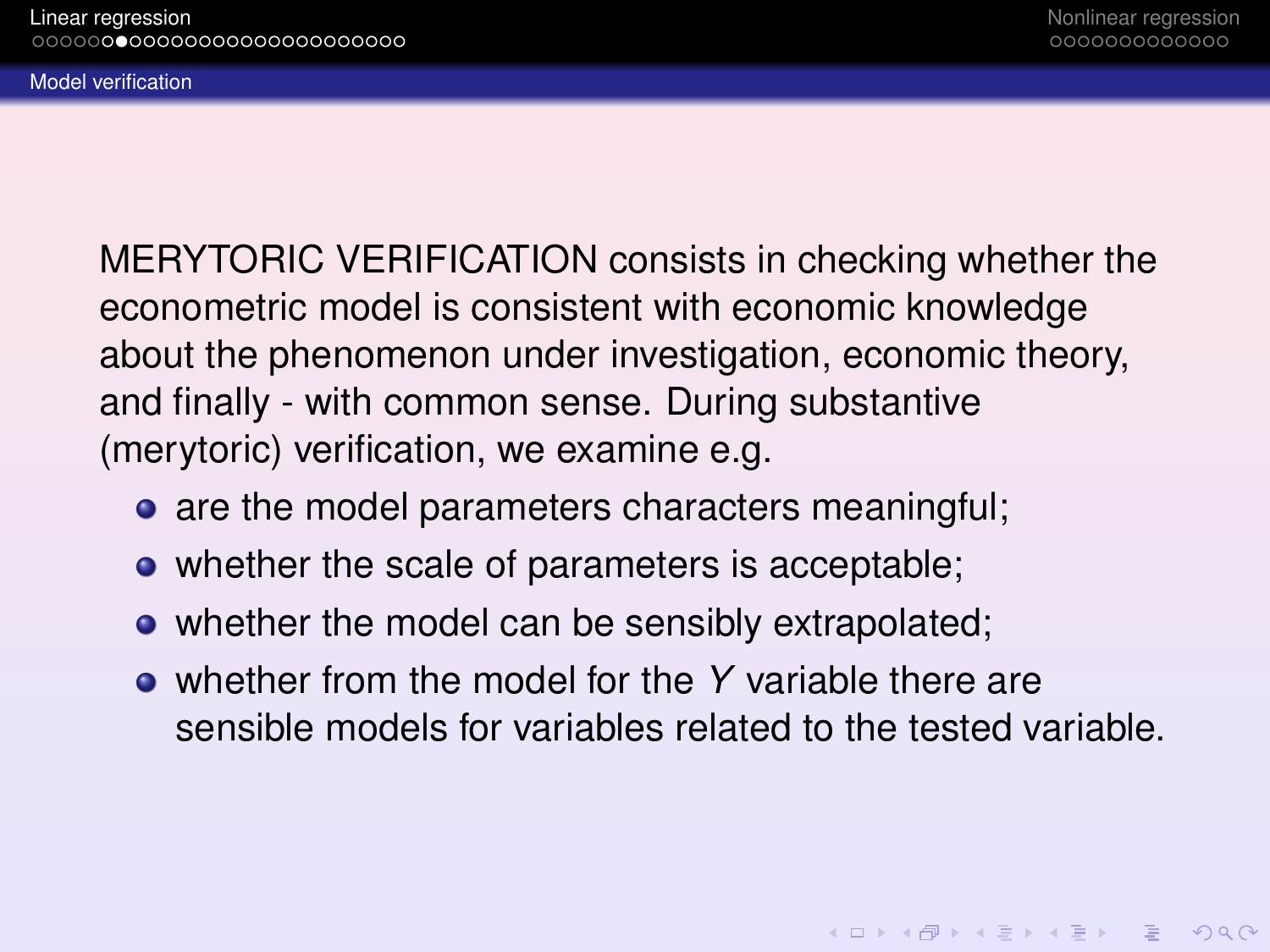**KOD KAD KED KED E VAN** 

<span id="page-9-0"></span>[Model verification](#page-9-0)

Model matching (fitting). Coefficient of determination Coefficient of determination  $R^2$  indicates what part of the overall observed variability of the dependent variable *Y* was explained by the econometric model.

Coefficient of indetermination  $\varphi^2$  indicates what part of the overall observed variability of the dependent variable *Y* was not explained by the econometric model.

The good model is the one for which  $R^2$   $>$  90%, and  $\varphi^2$   $<$  10%.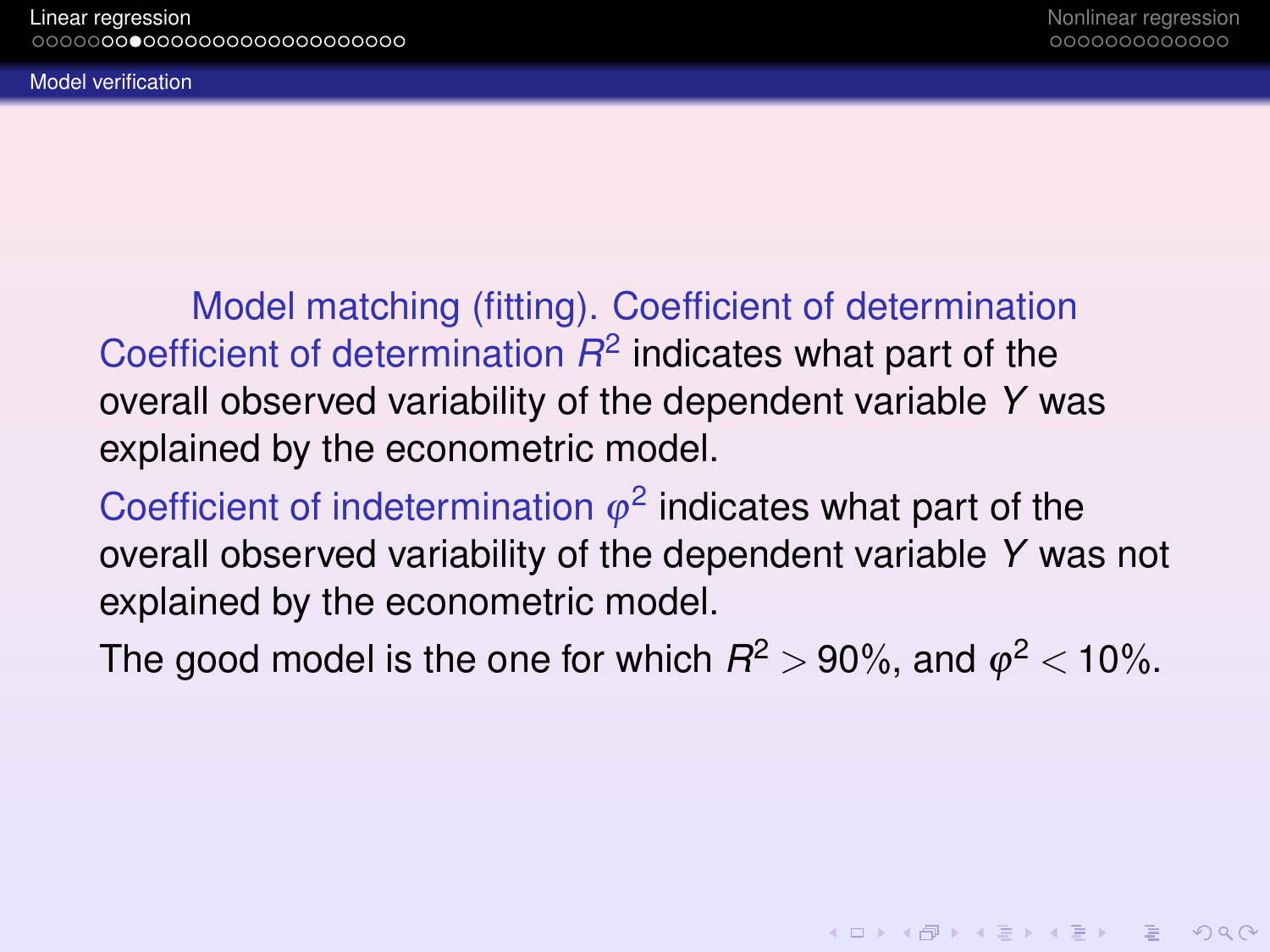<span id="page-10-0"></span>[Model verification](#page-10-0)

There are different definitions of these coefficients. By default, it is assumed that:

• the measure of the overall observed variability of the variable *Y* is the sum of the squares deviations of the value of this variable from its average, i.e. Sum of Squares Total SST:

$$
SST = \sum (y - \overline{y})^2; \tag{1}
$$

• the measure of the observed variability of Y, not explained by the model is the sum of squared deviations of the variable *Y* from the model, i.e. the sum of squares of residuals (Sum of Squares for Errors SSE):

$$
SSE = \sum (y - \hat{y})^2; \tag{2}
$$

**KOD KARD KED KED DAR**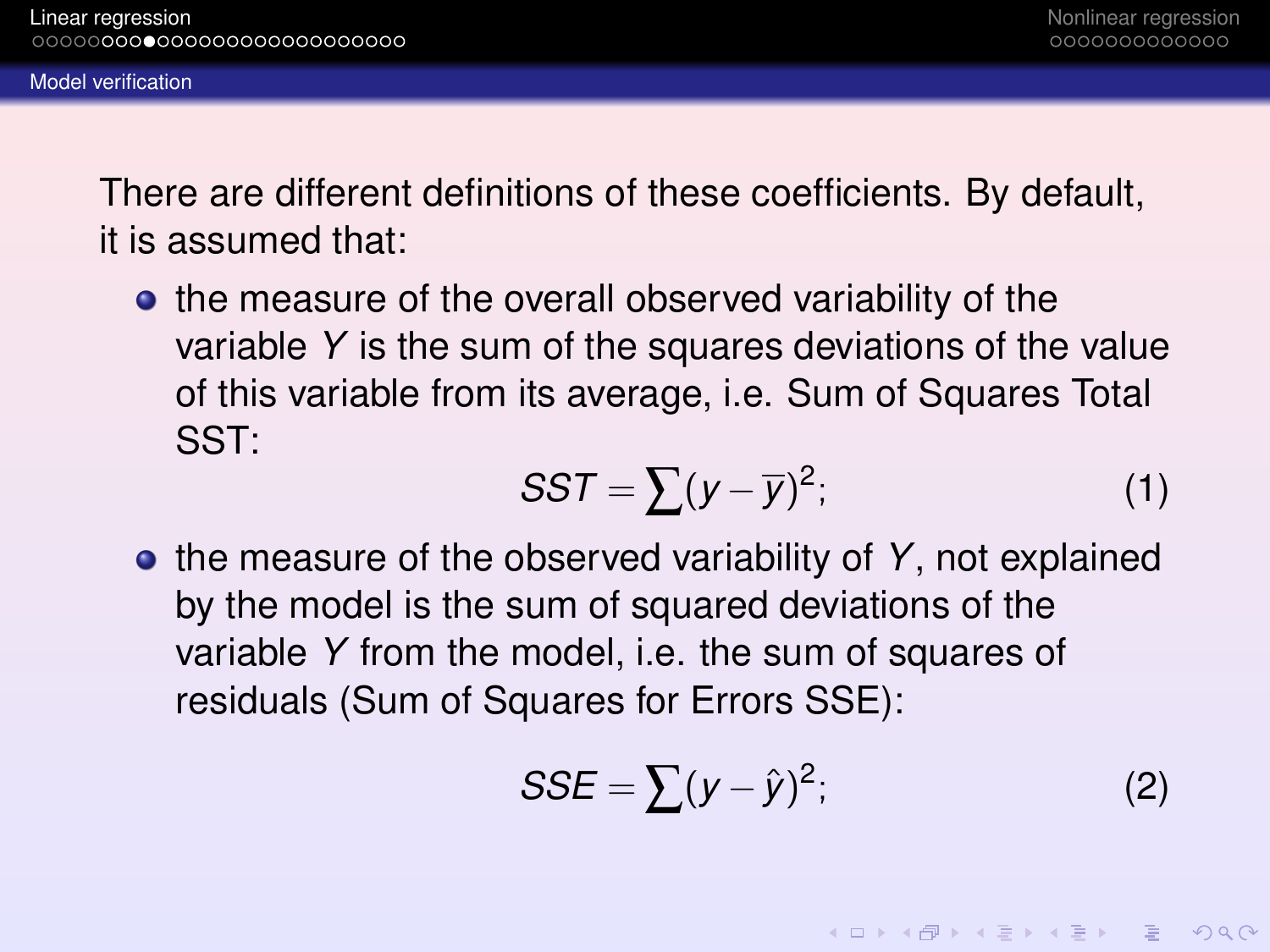<span id="page-11-0"></span>[Model verification](#page-11-0)

KID KARA KE KAEK LE YO GO

## Coefficient of indetermination  $\varphi^2$  is defined by the formula:

<span id="page-11-1"></span>
$$
\varphi^2 = \frac{SSE}{SST}.\tag{3}
$$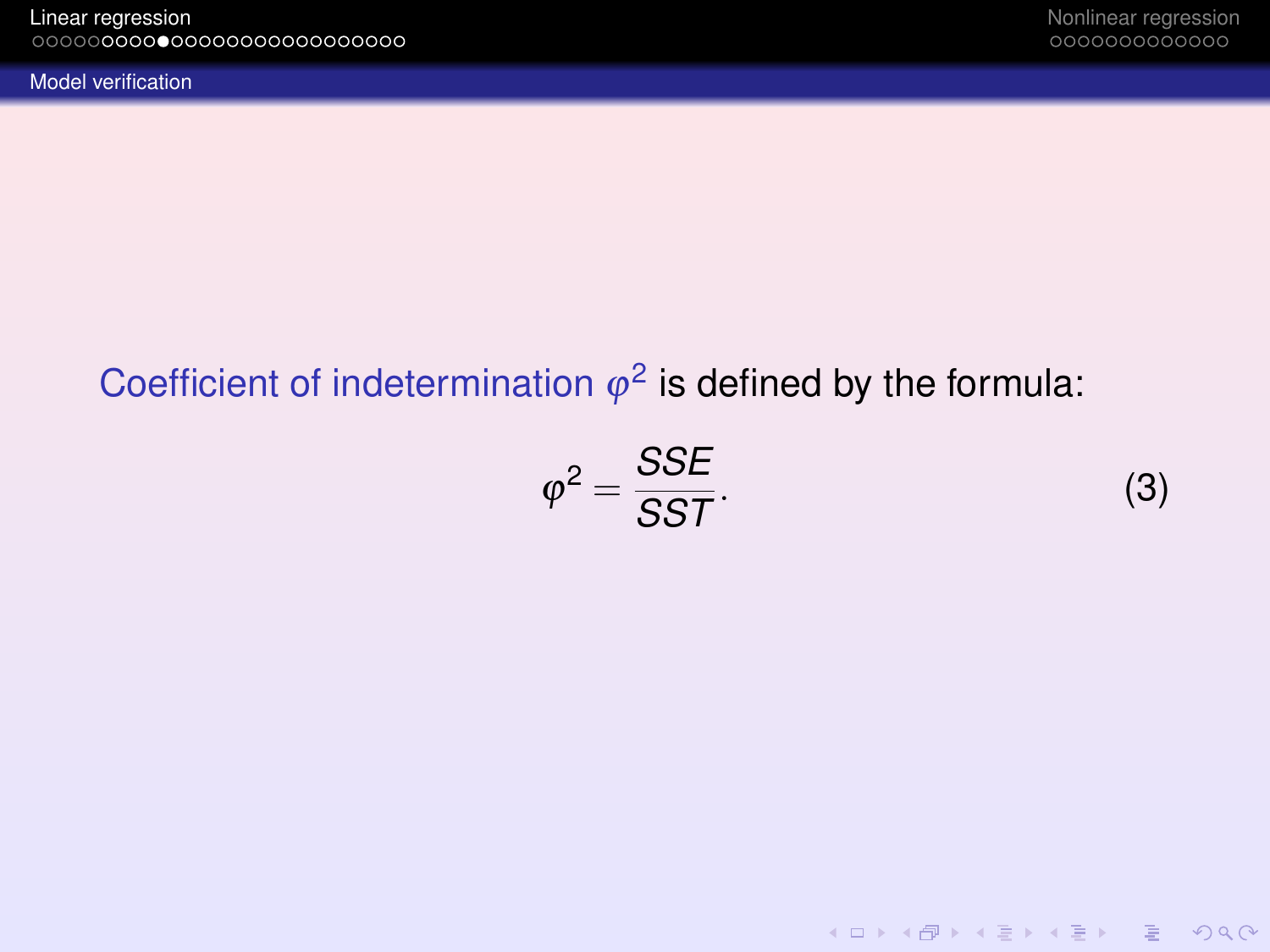**KOD KAD KED KED E VAN** 

### <span id="page-12-0"></span>Coefficient of determination *R* 2 is defined as

$$
R^2 = 1 - \varphi^2,\tag{4}
$$

provided  $\varphi^2$   $\leq$  1. Let us observe that

$$
R^2 = \frac{SSR}{SST},
$$

where *SSR* = *SST* −*SSE* is so-called Sum of Squares for Regression SSR.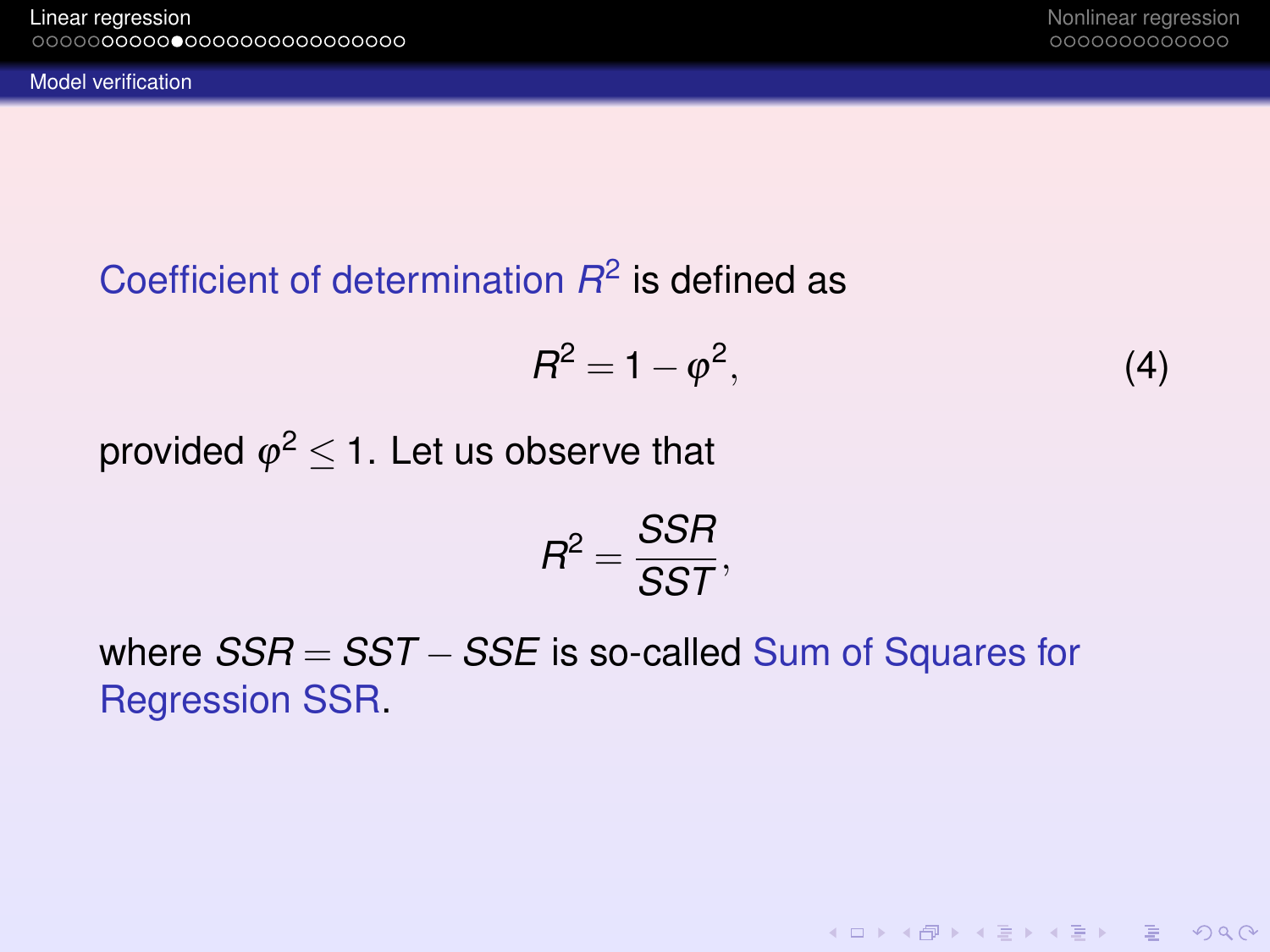<span id="page-13-0"></span>Calculating the total sum of squares *SST* and the sum of squares for errors *SSE* directly from the definition can be troublesome. *SST* is easier to calculate as:

$$
SST = \sum y^2 - 2\sum y\overline{y} + \sum \overline{y}^2 = \sum y^2 - \frac{(\sum y)^2}{n},
$$
 (5)

and *SSE* - in the case of a linear model determined by the classic OLS - from the formula

$$
SSE = \sum y^2 - b'X'y.
$$
 (6)

For a model with one explanatory variable  $Y = bX + a$  it will be

$$
SSE = \sum y^2 - (b\sum xy + a\sum y). \tag{7}
$$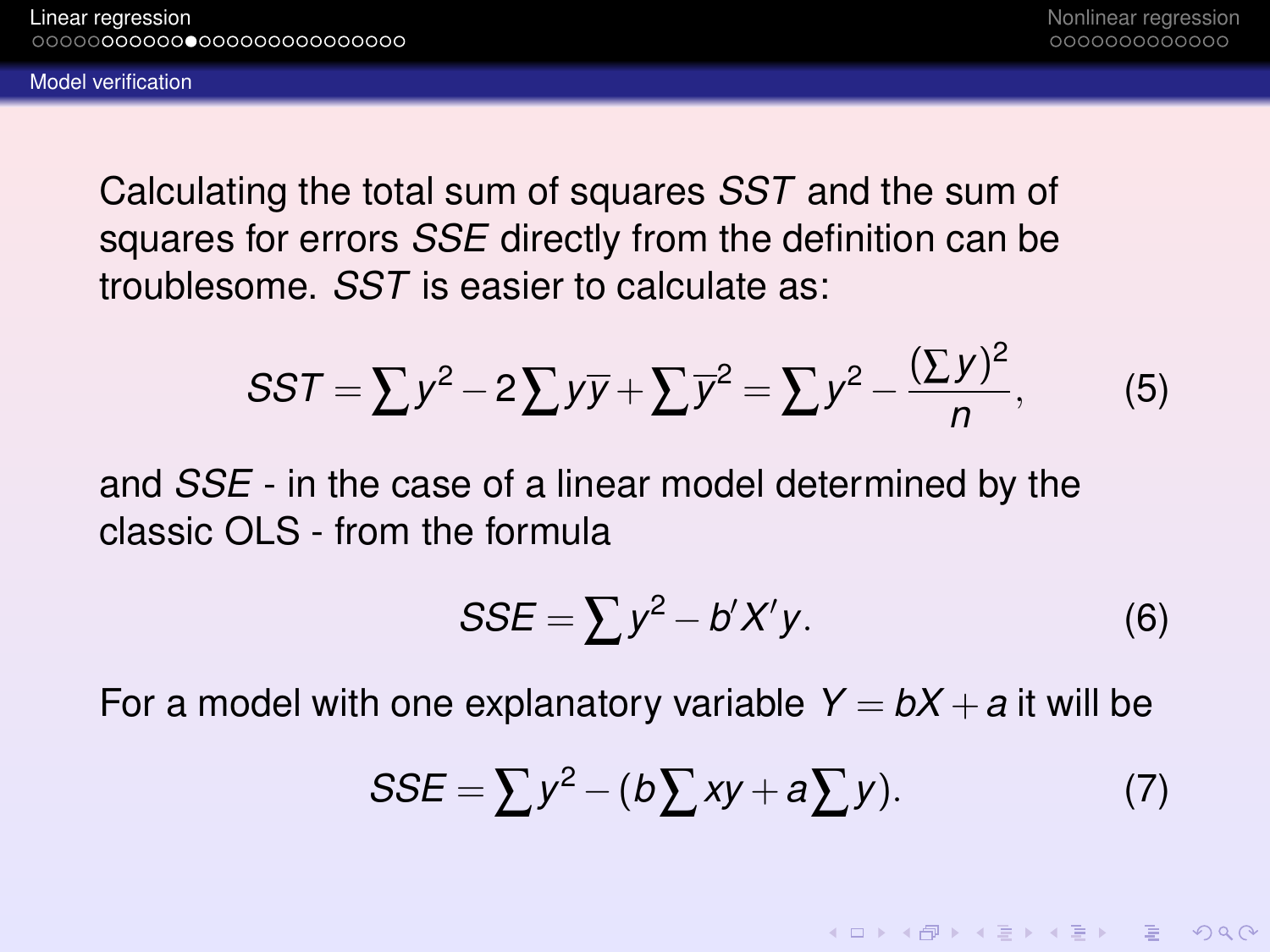<span id="page-14-0"></span>[Model verification](#page-14-0)

By definition [\(3\)](#page-11-1) it follows that the coefficient of indetermination ϕ <sup>2</sup> compares the variability of the explained variable *Y* around the model (which is represented by *SSE*) to the variable *Y* around the average (which is represented by *SST*). Thus the coefficient of indetermination compares two descriptions of a variable: a description through a model to a description by means of an average.

The quotient  $\frac{1}{\varphi^2}$  can be used as an indicator of how many times the description of the variable *Y* through the model is better than the description by the mean.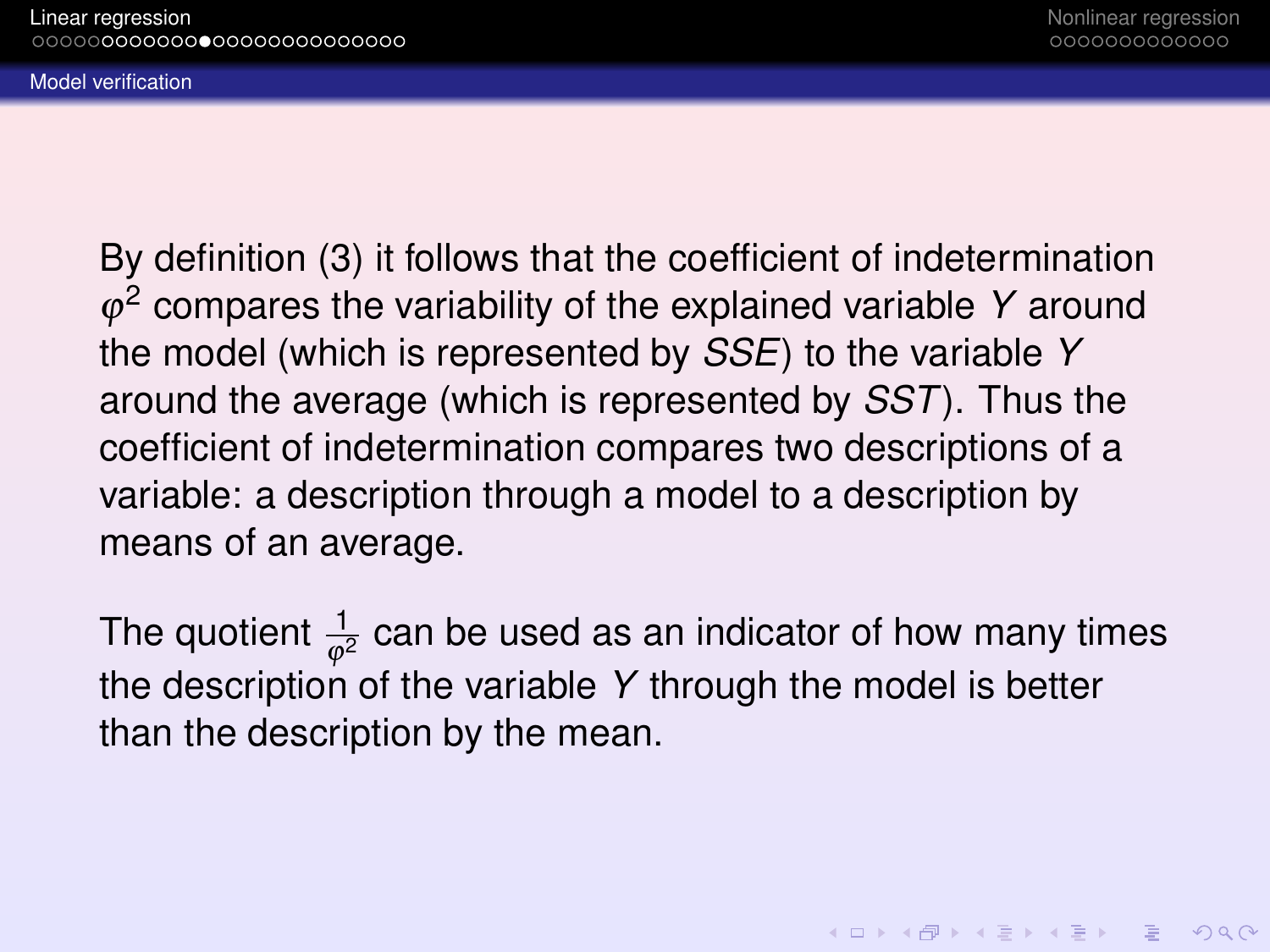#### <span id="page-15-0"></span>[Model verification](#page-15-0)

### SIGNIFICANCE OF EXPLANATORY VARIABLES

The explanatory variable is significant when it affects the explained variable in a noticeable (explicit) way.

For the linear model  $Y = b_1X_1 + \cdots + b_kX_k$ , the variable is significant when the parameter next to it is significantly different from zero.

The parameters of the econometric model are almost always non-zero, so you have to check their structure differently. Remember that the statistical material used to determine the model parameters is generally a small fragment of the set of all possible observation results of the explained variable and explanatory variables. In the set of possible observation results, the dependency of the variable *Y* on the variable *X* may not exist at all, and the fact that we obtained a non-zero parameter for the given statistical material, could only be accidental .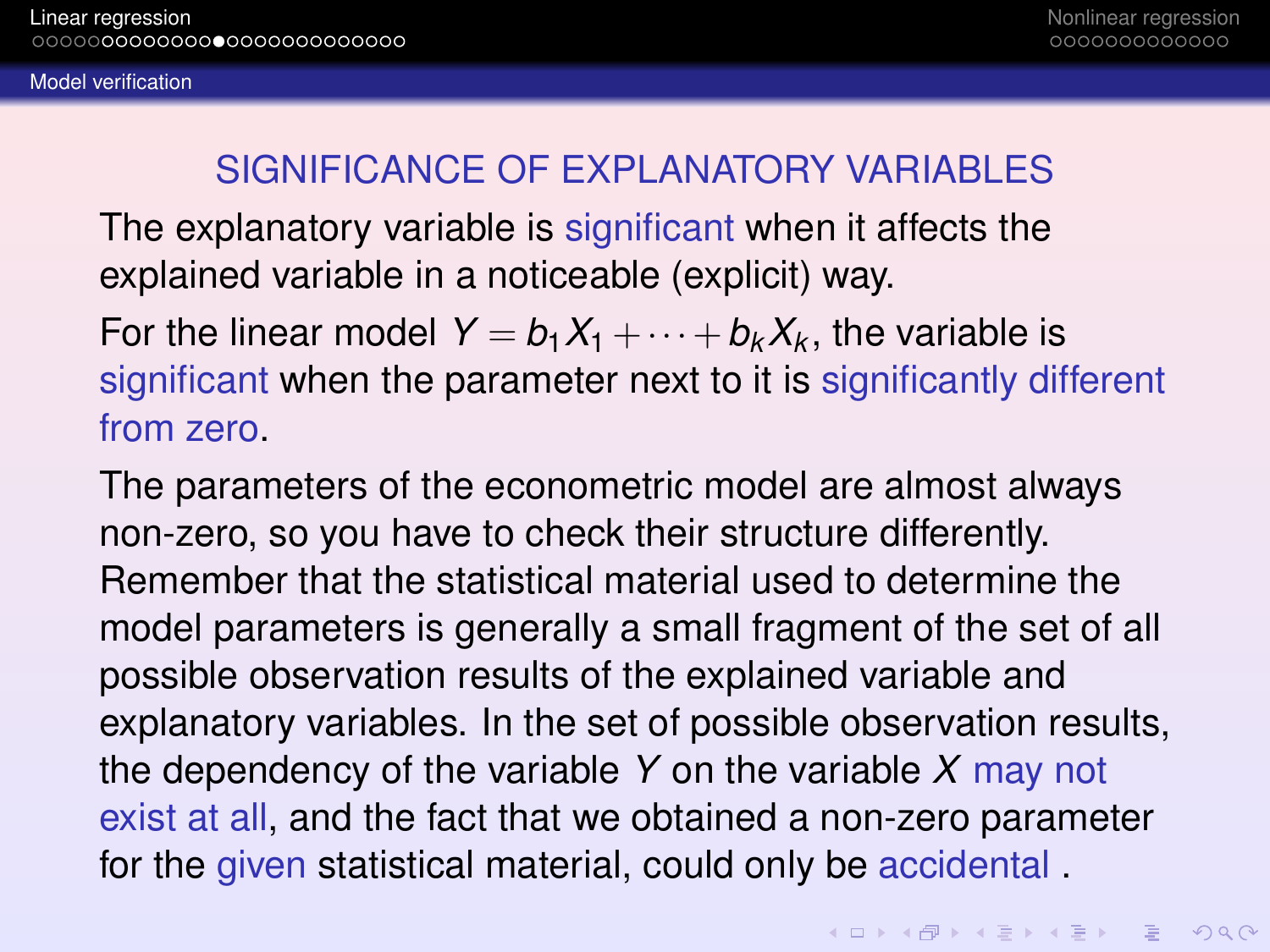#### <span id="page-16-0"></span>[Model verification](#page-16-0)

### All explanatory variables of the econometric model must be significant

Significance testing can take place in various ways. The standard method involves the use of stochastic (probabilistic) assumptions about the manner in which the results of observation of the explained variable are generated. Such assumptions can be found in econometric textbooks. In the case of linear models, among many systems of stochastic assumptions, the assumptions of so-called classic linear regression are used. With these assumptions - and when the model was obtained by a classic OLS - the significance of the variable is tested as follows:

- $\bullet$  we calculate the so-called empirical Student statistics,  $t_K$ , regarding the examined explanatory variable;
- 2 we establish the critical value of the Student statistics,  $t_{KR}$ ;
- <sup>3</sup> we compare the modulus of the empirical t-Student statistics with the critical value.**KOD KARD KED KED DAR**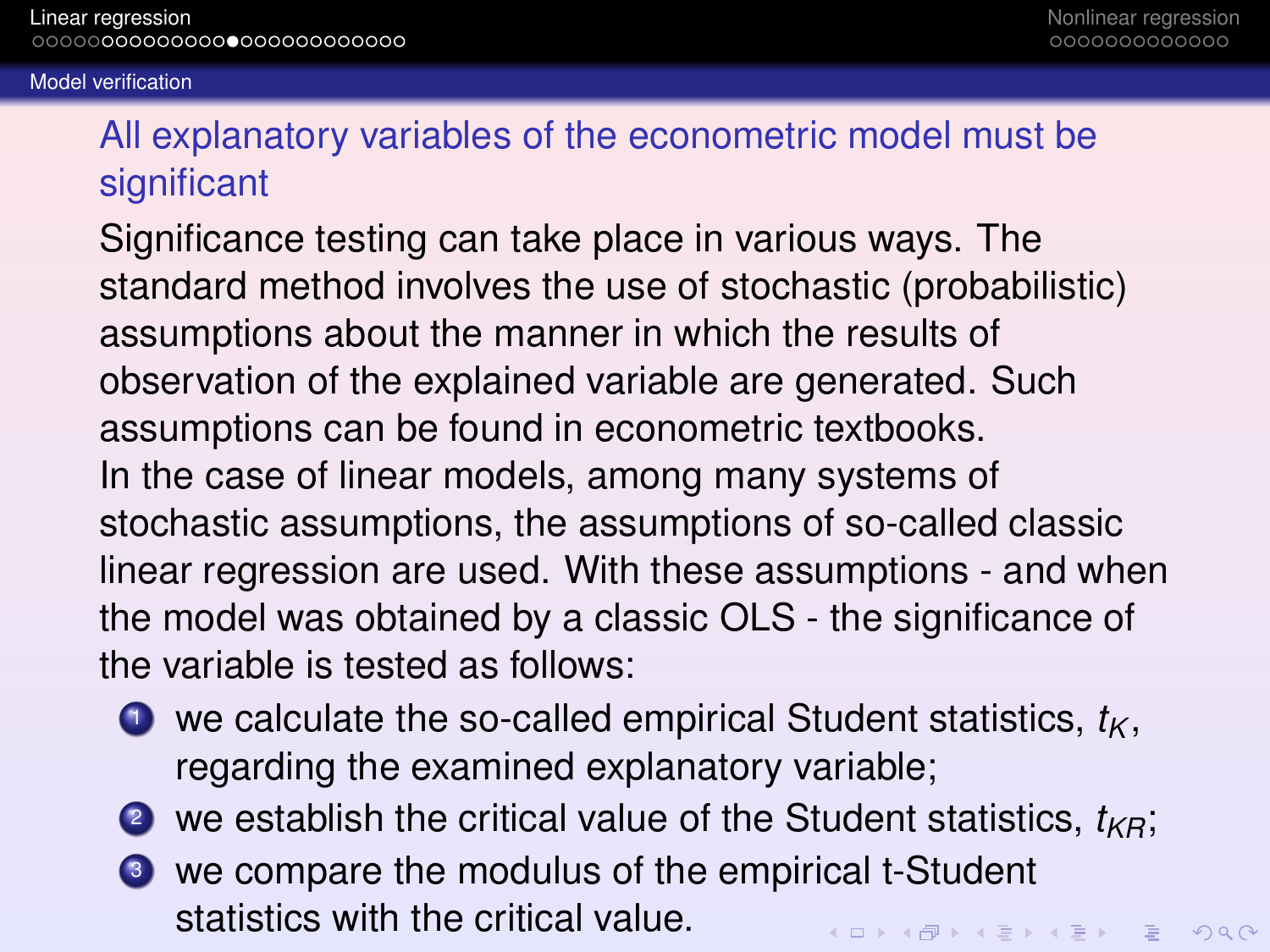- <span id="page-17-0"></span>An explanatory variable is considered to be significant if the empirical statistics associated with it are larger than the critical value, i.e.  $|t_K| > t_{KR}$ .
- In the opposite case, e.g. for  $|t_K| \le t_{KR}$ , an explanatory variable is considered to be non-significant (negligible).
- $\bullet$  The critical value  $t_{KR}$  is read from the tables as the value of the Student's t-distribution with the assumed significance level  $\alpha$  (usually  $\alpha = 5\%$ ) and regarding the tested model the degrees of freedom *Q*:

$$
Q = n - K, \tag{8}
$$

where *n* is the number of observations, and *K* is the number of estimated parameters.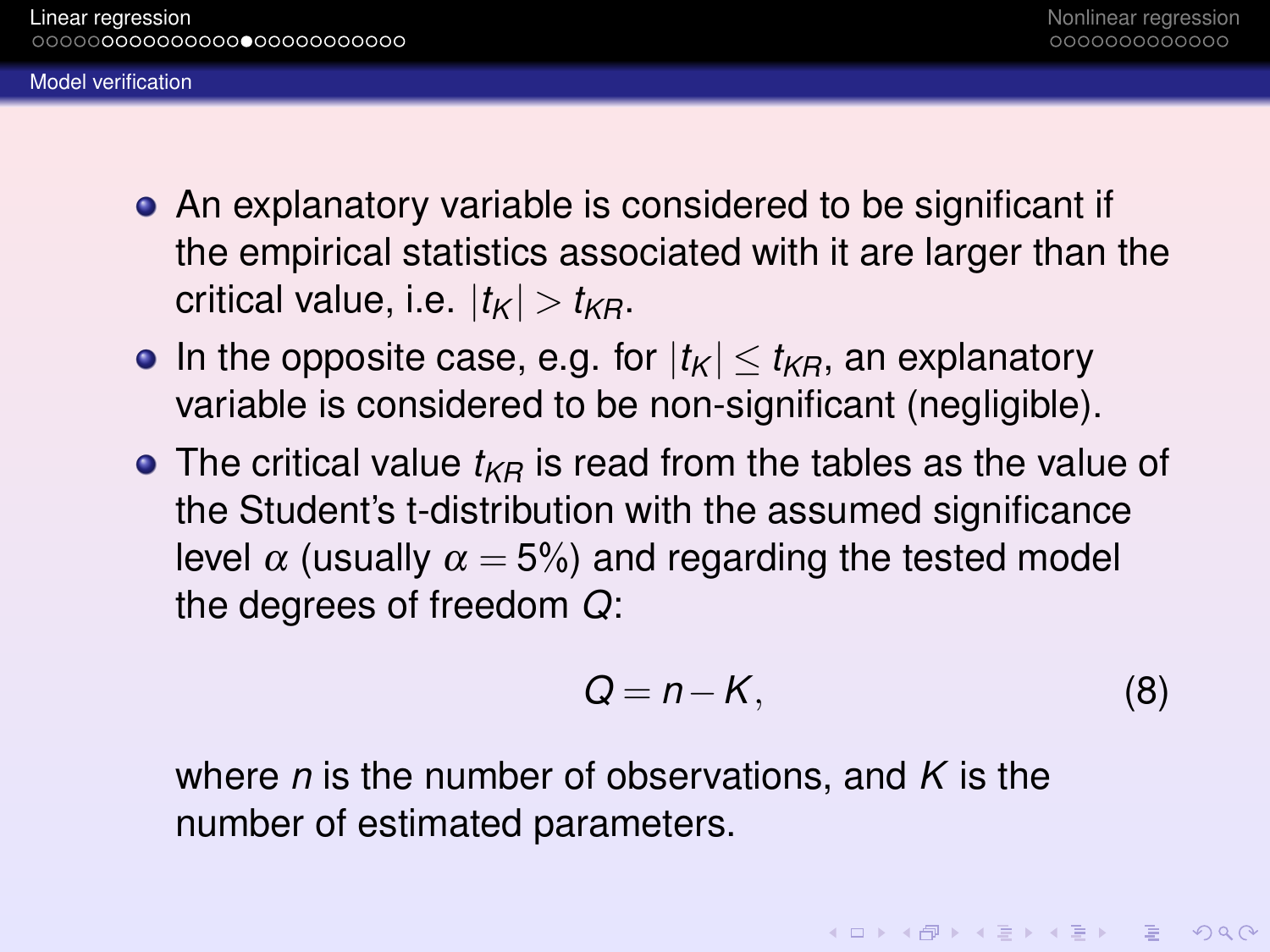<span id="page-18-0"></span>[Model verification](#page-18-0)

• IT programs usually give the values of empirical Student's statistics. Sometimes, however, they are not displayed but give so-called estimated mean errors *d<sup>k</sup>* (related to individual model parameters). This information is enough to calculate Student statistics, because

empirical t-Student statistics =  $\frac{\text{model parameter}}{\text{estimated mean error}},$ 

<span id="page-18-1"></span>
$$
t_k = \frac{b_k}{d_k} \quad (k = 1, 2, \dots, K). \tag{9}
$$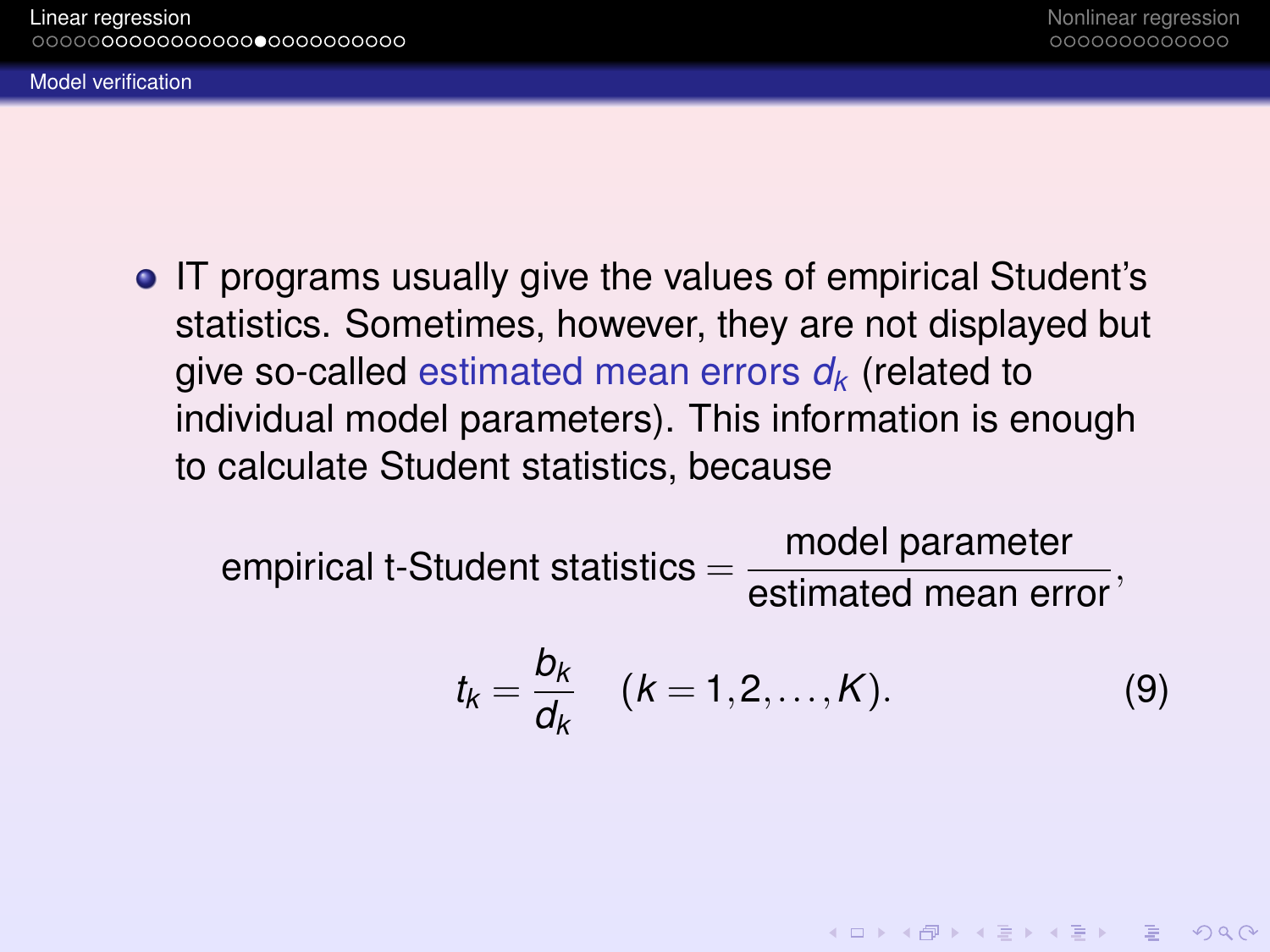<span id="page-19-0"></span>If, on the other hand, we have to calculate the empirical t-Student statistics, we proceed as follows:

**•** first we count the estimation of the standard deviation of random components *s*:

$$
s = \sqrt{\frac{SSE}{Q}};
$$
 (10)

 $\bullet$  then we count the estimated mean errors  $d_k$ .

$$
d_k = s\sqrt{c_k},\qquad(11)
$$

**KOD KARD KED KED DAR** 

where  $c_k$  is the  $k - th$  element of the main diagonal of the inverse matrix  $(X'X)^{-1}$ ;

• finally, based on [\(9\)](#page-18-1), we count the t-Student empirical statistics.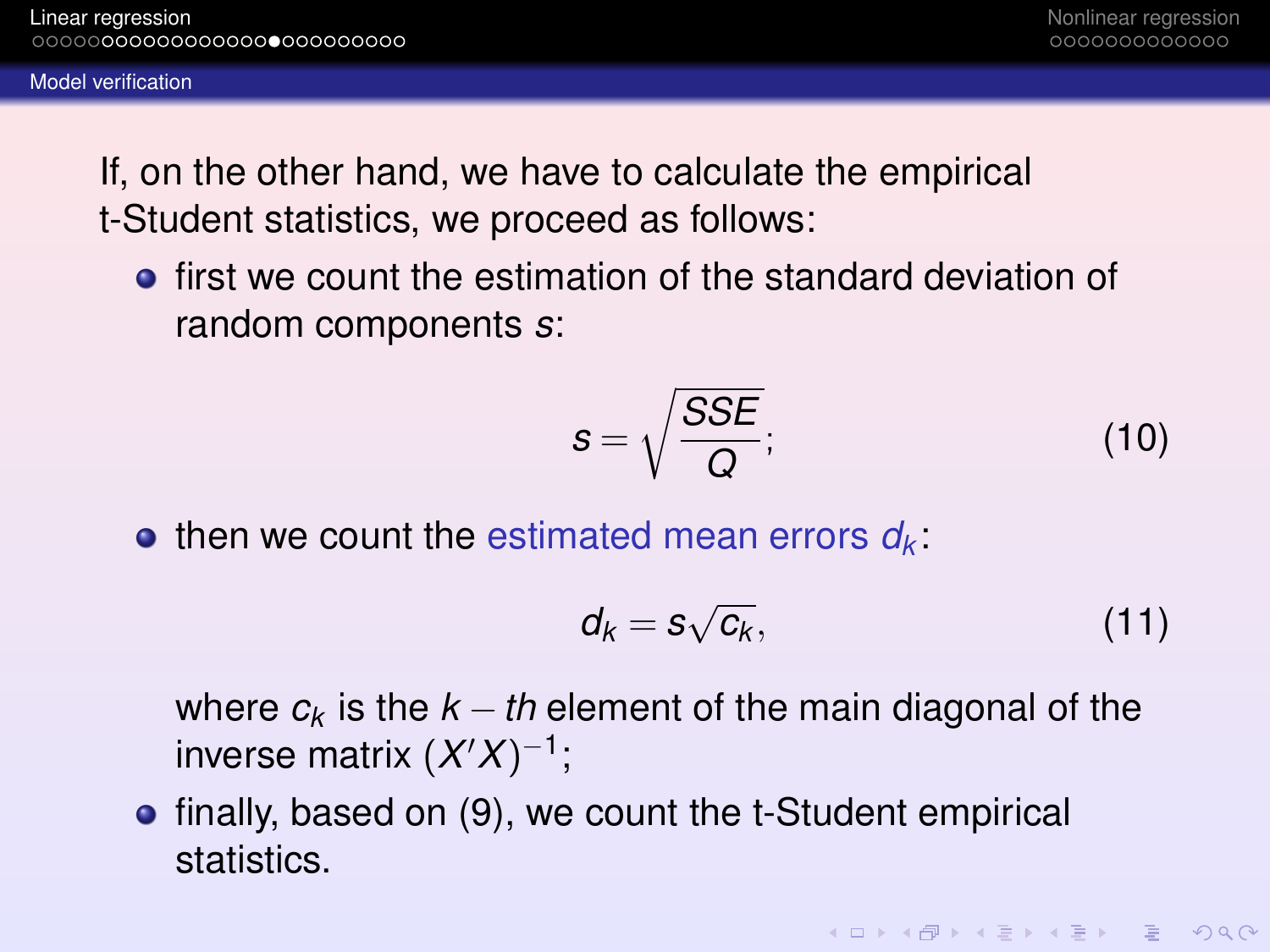### Interpretation of the estimated mean error

<span id="page-20-0"></span>The stochastic assumptions of linear regression, among others, admit that

- **•** there exist the real model  $\phi = \beta_1 X_1 + \cdots + \beta_k X_k$  of the variable *Y*, with real parameters  $\beta_1, \ldots, \beta_k$ . It is so-called hypothetical model of the variable *Y*;
- the value *y* of the variable *Y* in the given observation is just one of the many possible realizations of the variable *Y*. The possibility of other values of the *Y* variable results from the so-called a random component, representing e.g. the impact of random circumstances.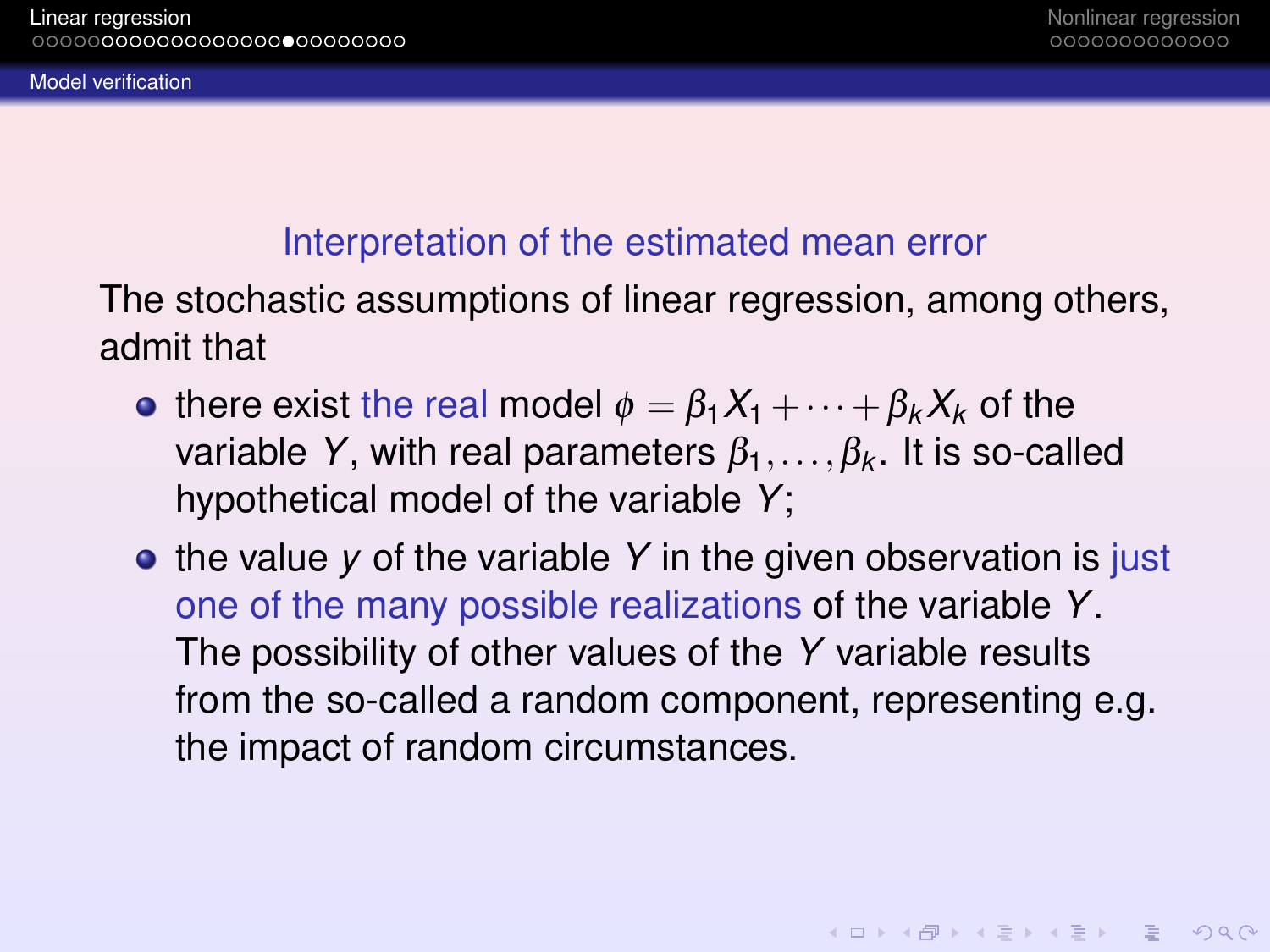<span id="page-21-0"></span>[Model verification](#page-21-0)

In this situation, the statistical material used to determine the parameters of the model is one of many possible statistical materials, and the parameters  $b_1, \ldots, b_k$  of the econometric model we have set are the one of many possible ratings of parameters  $\beta_1, \ldots, \beta_k$  of the hypothetical model. In particular, the *b<sup>k</sup>* parameter is one of many possible evaluations of the hypothetical β*<sup>k</sup>* parameter.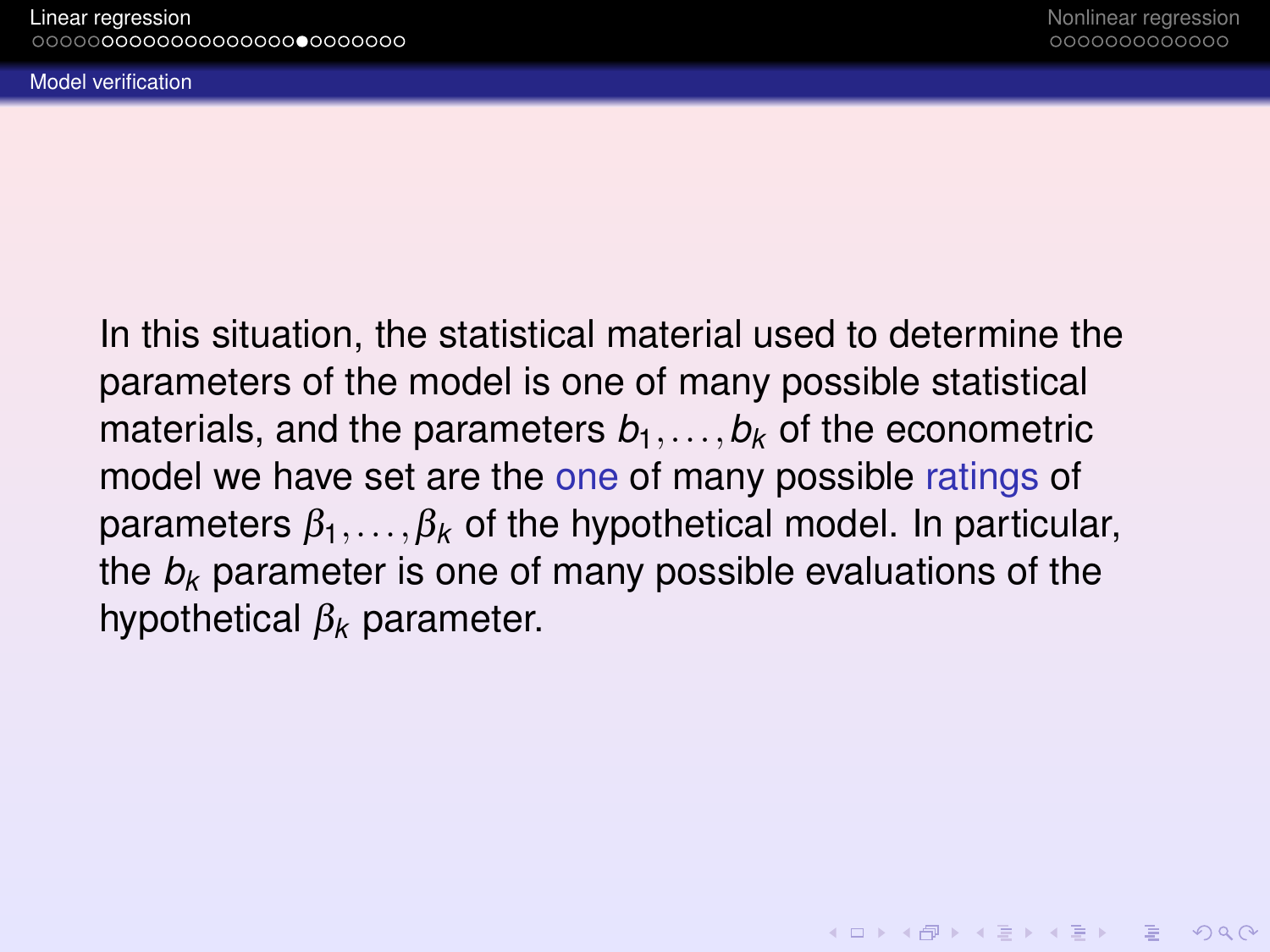<span id="page-22-0"></span>[Model verification](#page-22-0)

The estimated mean error, *d<sup>k</sup>* , is an assessment of the discrepancy between the possible β*<sup>k</sup>* parameter estimates around this parameter.

Of course, the smaller the mean error, the better situation. Then, possible evaluations of the parameter β*<sup>k</sup>* are less deviating from this parameter. And because one of these possible ratings is our rating *b<sup>k</sup>* so we think that the estimated mean error  $d_k$  is smaller, the presumable precision of estimating β*<sup>k</sup>* by *b<sup>k</sup>* is greater.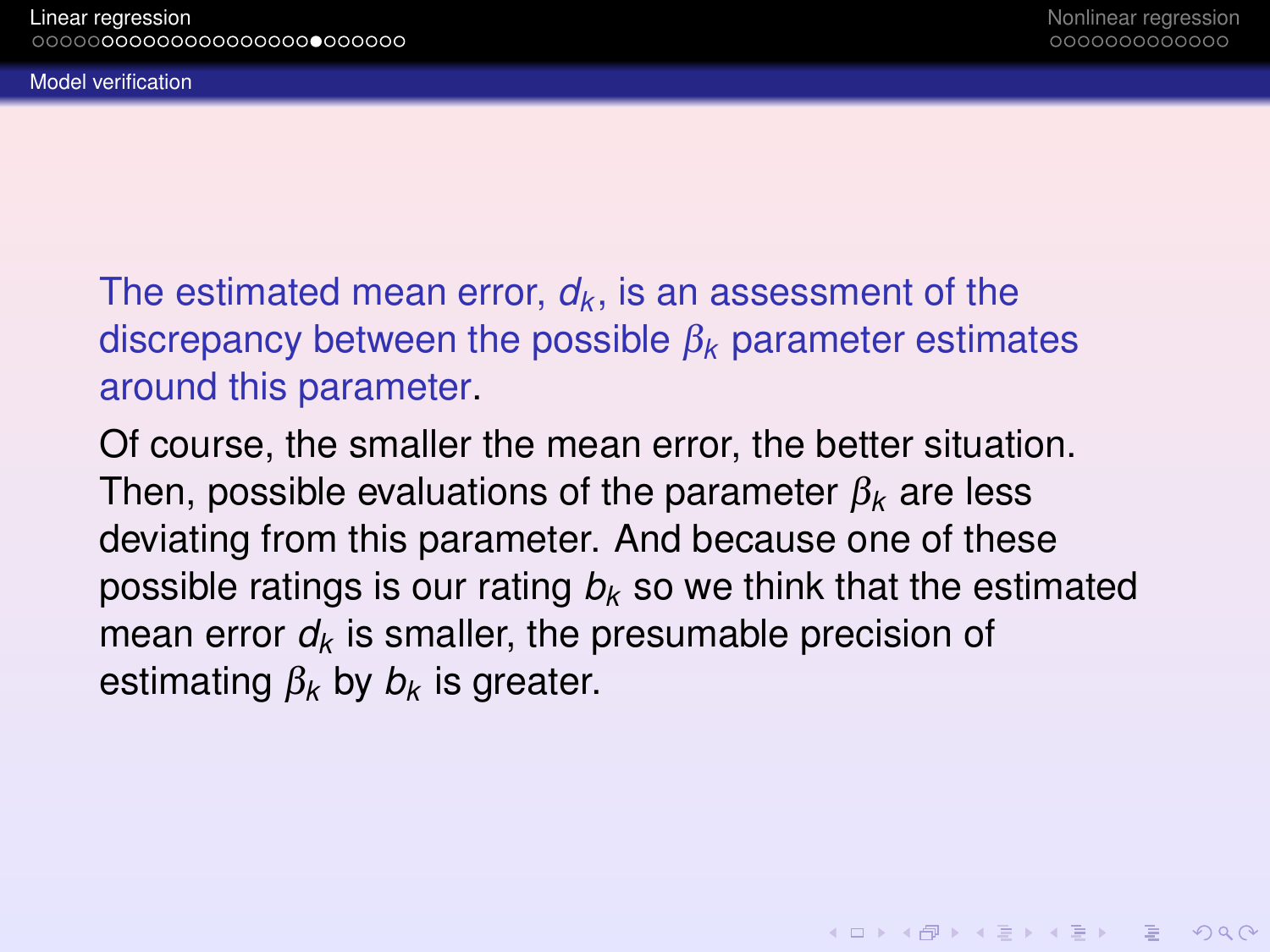**KOD CONTRACT A BOARD OF A GOV** 

### <span id="page-23-0"></span>Interpretation of the estimation of the standard deviation of random components

The estimation of the standard deviation of the random components *s* is an assessment of the discrepancy between the possible values of the variable explained around the hypothetical model.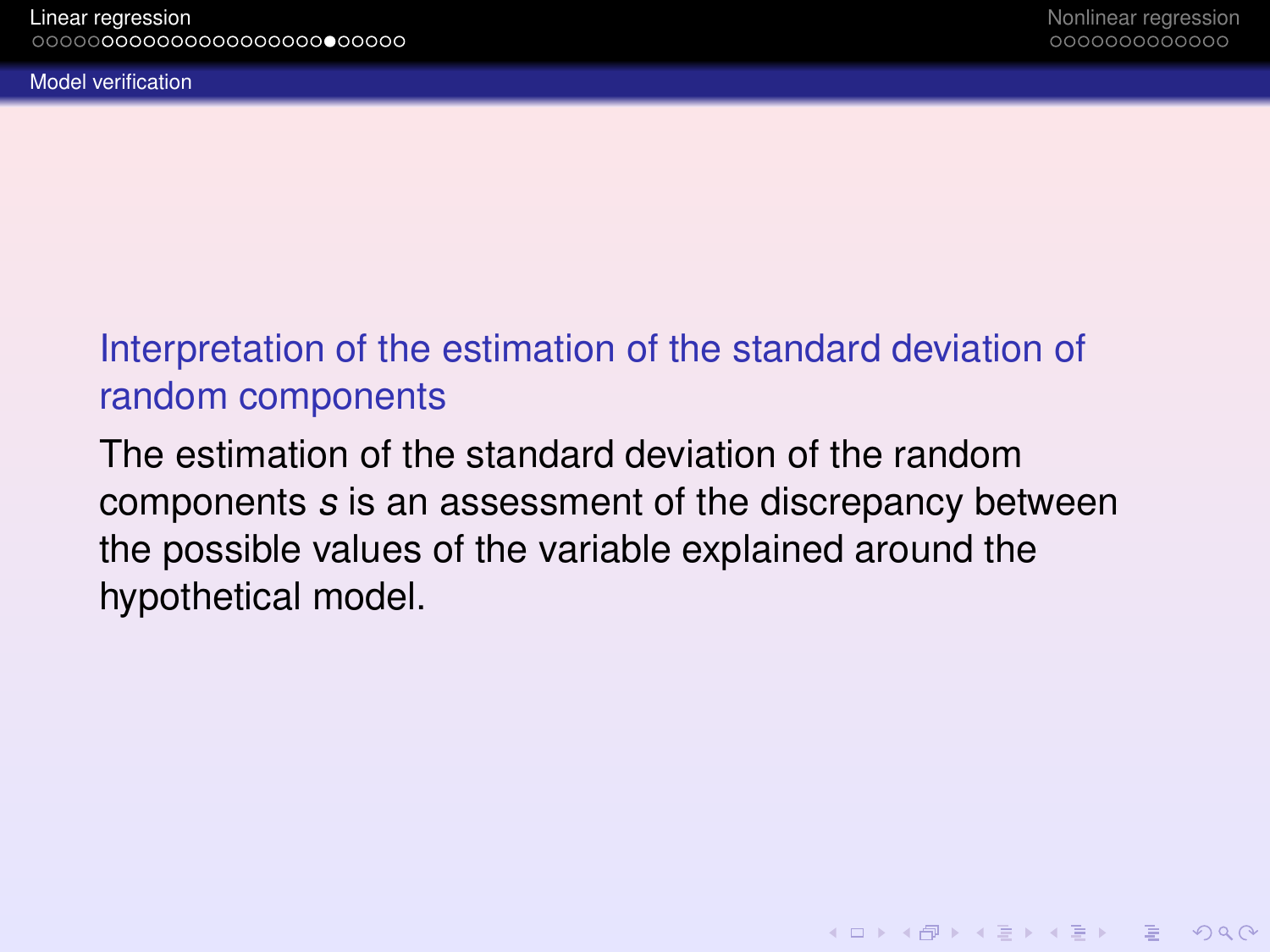### <span id="page-24-0"></span>[Model verification](#page-24-0)

### Example.

Based on 20 observations, the following econometric model was obtained for the demand for domestic cars (PSK) against income (DO), the domestic cars price index (CSK) and the imported car price index (CSI):

PSK = 1,2DO - 0,23CSK + 0,12CSI + 3,4  
\n(4,9) (3,2) (1,9) (7,3)  
\n
$$
R^2 = 0,987.
$$

The modules of the t-Student empirical statistics were given under the parameters of the econometric model. At the 5% significance level, check the significance of the explanatory variables.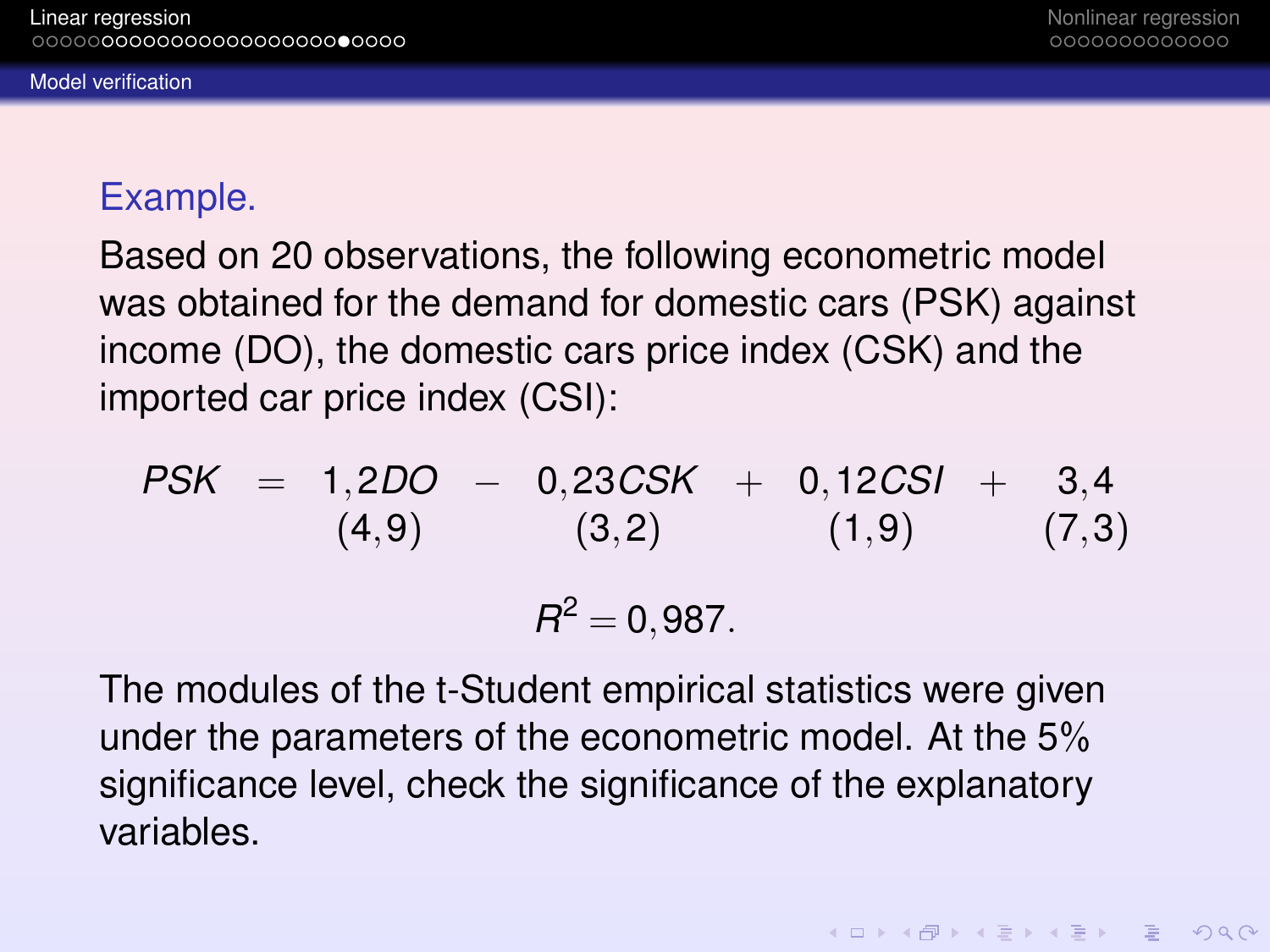**KOD CONTRACT A BOARD OF A GOV** 

<span id="page-25-0"></span>[Model verification](#page-25-0)

Since  $n = 20$ ,  $K = 4$ , the degrees of freedom are *Q* = 20 − 4 = 16. We find the critical value from the table of t-Student distribution for 5% significance level and 16 degrees of freedom. There is  $t_{KR} = 2.1199$ .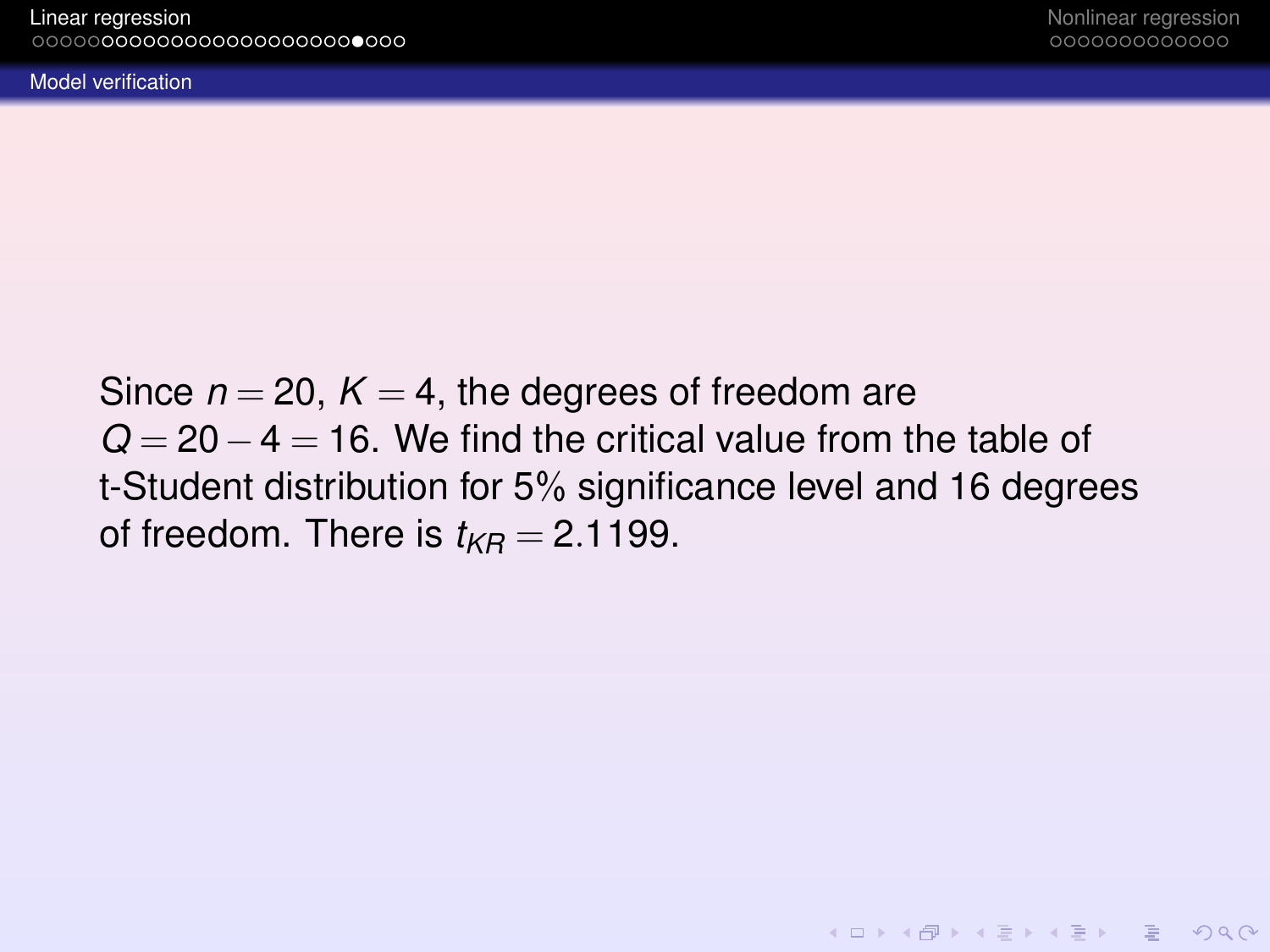K □ ▶ K @ ▶ K 할 > K 할 > 1 할 > 9 Q Q\*

#### <span id="page-26-0"></span>[Model verification](#page-26-0)

#### **Warto** ś**ci krytyczne rozkładu t-Studenta**

X – t<sub>v</sub> - X zmienna losowa o rozkładzie t-Studenta z liczbą stopni swobody ν,  $α$  - poziom istotności,<br>t<sub>v, α</sub> - wartość krytyczna - liczba taka, że P(|X| > t<sub>v, α</sub> ) = α

| $v \perp o$             | 0.400  | 0,300  | 0.200  | 0.100  | 0.050   | 0.025   | 0.025   | 0.010   | 0.005    | 0.001    |
|-------------------------|--------|--------|--------|--------|---------|---------|---------|---------|----------|----------|
| ī                       | 1.3764 | 1.9626 | 3.0777 | 6.3137 | 12,7062 | 25.4519 | 25.4519 | 63,6559 | 127.3211 | 636,5776 |
| $\overline{\mathbf{c}}$ | 1.0607 | 1.3862 | 1,8856 | 2.9200 | 4.3027  | 6.2054  | 6,2054  | 9.9250  | 14,0892  | 31.5998  |
| 3                       | 0.9785 | 1.2498 | 1,6377 | 2.3534 | 3.1824  | 4.1765  | 4.1765  | 5.8408  | 7,4532   | 12.9244  |
| $\ddot{ }$              | 0.9410 | 1.1896 | 15332  | 2.1318 | 2.7765  | 3,4954  | 3,4954  | 4,6041  | 5.5975   | 8,6101   |
| 5                       | 0.9195 | 1.1558 | 1,4759 | 2.0150 | 2,5706  | 3.1634  | 3,1634  | 4.0321  | 4,7733   | 6,8685   |
| 6                       | 0.9057 | 1.1342 | 1,4398 | 1.9432 | 2.4469  | 2.9687  | 2.9687  | 3,7074  | 4,3168   | 5.9587   |
| 7                       | 0.8960 | 1.1192 | 1,4149 | 1.8946 | 2.3646  | 2.8412  | 2.8412  | 3.4995  | 4.0294   | 5,4081   |
| $\bf{8}$                | 0.8889 | 1.1081 | 1.3968 | 1.8595 | 2.3060  | 2.7515  | 2.7515  | 3.3554  | 3,8325   | 5.0414   |
| 9                       | 0.8834 | 1.0997 | 1,3830 | 1.8331 | 2.2622  | 2.6850  | 2,6850  | 3.2498  | 3.6896   | 4,7809   |
| 10                      | 0.8791 | 1.0931 | 13722  | 1.8125 | 2.2281  | 2.6338  | 2,6338  | 3.1693  | 3.5814   | 4,5868   |
| $\mathbf{11}$           | 0.8755 | 1.0877 | 1.3634 | 1,7959 | 2.2010  | 2.5931  | 2.5931  | 3.1058  | 3,4966   | 4,4369   |
| 12                      | 0.8726 | 1.0832 | 1.3562 | 1.7823 | 2.1788  | 2.5600  | 2,5600  | 3.0545  | 3,4284   | 4,3178   |
| 13                      | 0.8702 | 1.0795 | 1.3502 | 1.7709 | 2.1604  | 2.5326  | 2.5326  | 3,0123  | 3.3725   | 4.2209   |
| 14                      | 0.8681 | 1.0763 | 1.3450 | 1.7613 | 2.1448  | 2.5096  | 2.5096  | 2.9768  | 3.3257   | 4,1403   |
| 15                      | 0.8662 | 1.0735 | 1.3406 | 1.7531 | 2.1315  | 2.4899  | 2,4899  | 2,9467  | 3,2860   | 4.0728   |
| 16                      | 0.8647 | 1.0711 | 13368  | 1.7459 | 2.1199  | 2.4729  | 2.4729  | 2.9208  | 3.2520   | 4.0149   |
| 17                      | 0.8633 | 1.0690 | 1,3334 | 1.7396 | 2.1098  | 2.4581  | 2.4581  | 2.8982  | 3.2224   | 3.9651   |
| 18                      | 0.8620 | 1.0672 | 1,3304 | 1.7341 | 2.1009  | 2.4450  | 2,4450  | 2.8784  | 3.1966   | 3.9217   |
| 19                      | 0.8610 | 1.0655 | 1.3277 | 1.7291 | 2.0930  | 2.4334  | 2,4334  | 2.8609  | 3.1737   | 3,8833   |
| 20                      | 0.8600 | 1.0640 | 1.3253 | 1.7247 | 2.0860  | 2.4231  | 2.4231  | 2.8453  | 3.1534   | 3.8496   |
| 21                      | 0.8591 | 1.0627 | 1.3232 | 1,7207 | 2,0796  | 2.4138  | 2.4138  | 2.8314  | 3.1352   | 3,8193   |
| 22                      | 0.8583 | 1,0614 | 1.3212 | 1.7171 | 2.0739  | 2.4055  | 2.4055  | 2.8188  | 3.1188   | 3.7922   |
| 23                      | 0.8575 | 1,0603 | 1.3195 | 1.7139 | 2.0687  | 2.3979  | 2,3979  | 2.8073  | 3.1040   | 3,7676   |
| 24                      | 0.8569 | 1.0593 | 1.3178 | 1.7109 | 2.0639  | 2.3910  | 2.3910  | 2.7970  | 3,0905   | 3.7454   |
| 25                      | 0.8562 | 1.0584 | 1.3163 | 1.7081 | 2.0595  | 2.3846  | 2.3846  | 2.7874  | 3,0782   | 3.7251   |
| 26                      | 0.8557 | 1,0575 | 1.3150 | 1.7056 | 2.0555  | 2.3788  | 2.3788  | 2,7787  | 3,0669   | 3.7067   |
| 27                      | 0.8551 | 1.0567 | 1.3137 | 1.7033 | 2.0518  | 2.3734  | 2.3734  | 2.7707  | 3,0565   | 3.6895   |
| 28                      | 0.8546 | 1.0560 | 1.3125 | 1.7011 | 2.0484  | 2.3685  | 2.3685  | 2.7633  | 3,0470   | 3.6739   |
| 29                      | 0.8542 | 1,0553 | 1,3114 | 1,6991 | 2,0452  | 2.3638  | 2,3638  | 2,7564  | 3,0380   | 3,6595   |
| 30                      | 0.8538 | 1.0547 | 1.3104 | 1.6973 | 2.0423  | 2.3596  | 2.3596  | 2.7500  | 3.0298   | 3.6460   |
| 31                      | 0.8534 | 1.0541 | 1.3095 | 1.6955 | 2.0395  | 2.3556  | 2.3556  | 2.7440  | 3.0221   | 3.6335   |
| 32                      | 0.8530 | 1.0535 | 1,3086 | 1.6939 | 2.0369  | 7.3518  | 7.3518  | 2.7385  | 3.0149   | 3.6218   |
| 33                      | 0.8526 | 1.0530 | 1,3077 | 1.6924 | 2.0345  | 2.3483  | 2.3483  | 2.7333  | 3,0082   | 3.6109   |
| 34                      | 0.8523 | 1.0525 | 1,3070 | 1.6909 | 2.0322  | 2.3451  | 2.3451  | 2.7284  | 3,0020   | 3.6007   |
| 35                      | 0.8520 | 1.0520 | 1.3062 | 1.6896 | 2.0301  | 2.3420  | 2.3420  | 2.7238  | 2.9961   | 3.5911   |
| 40                      | 0.8507 | 1.0500 | 1,3031 | 1.6839 | 2.0211  | 2.3289  | 2.3289  | 2.7045  | 2.9712   | 3.5510   |
| 45                      | 0.8497 | 1,0485 | 1.3007 | 1.6794 | 2.0141  | 2.3189  | 2.3189  | 2.6896  | 2.9521   | 3.5203   |
| 50                      | 0.8489 | 1.0473 | 1,2987 | 1.6759 | 2.0086  | 2.3109  | 2.3109  | 2.6778  | 2.9370   | 3,4960   |
| 55                      | 0.8482 | 1,0463 | 1,2971 | 1.6730 | 2,0040  | 2.3044  | 2.3044  | 2.6682  | 2,9247   | 3,4765   |
| 60                      | 0.8477 | 1.0455 | 1.2958 | 1.6706 | 2,0003  | 2.2990  | 2,2990  | 2.6603  | 2.9146   | 3,4602   |
| 65                      | 0.8472 | 1.0448 | 1,2947 | 1.6686 | 1.9971  | 2.2945  | 2.2945  | 2.6536  | 2,9060   | 3,4466   |
| 70                      | 0.8468 | 1.0442 | 1,2938 | 1.6669 | 1.9944  | 2,2906  | 2.2906  | 2.6479  | 2,8987   | 3,4350   |
| 75                      | 0.8464 | 1.0436 | 1.2929 | 1.6654 | 1.9921  | 2.2873  | 2.2873  | 2.6430  | 2.8924   | 3,4249   |
| 80                      | 0.8461 | 1.0432 | 1.2922 | 1.6641 | 1.9901  | 2.2844  | 2.2844  | 2.6387  | 2,8870   | 3,4164   |
| 85                      | 0.8459 | 1.0428 | 1.2916 | 1.6630 | 1.9883  | 2.2818  | 2.2818  | 2.6349  | 2.8822   | 3,4086   |
| 90                      | 0.8456 | 1.0424 | 1.2910 | 1.6620 | 1.9867  | 2.2795  | 2.2795  | 2.6316  | 2.8779   | 3,4019   |
| 95                      | 0.8454 | 1.0421 | 1.2905 | 1.6611 | 1.9852  | 2.2775  | 2.2775  | 2.6286  | 2.8741   | 3.3958   |
| 100                     | 0.8452 | 1.0418 | 1.2901 | 1.6602 | 1.9840  | 2,2757  | 2.2757  | 2.6259  | 2,8707   | 3,3905   |
|                         |        |        |        |        |         |         |         |         |          |          |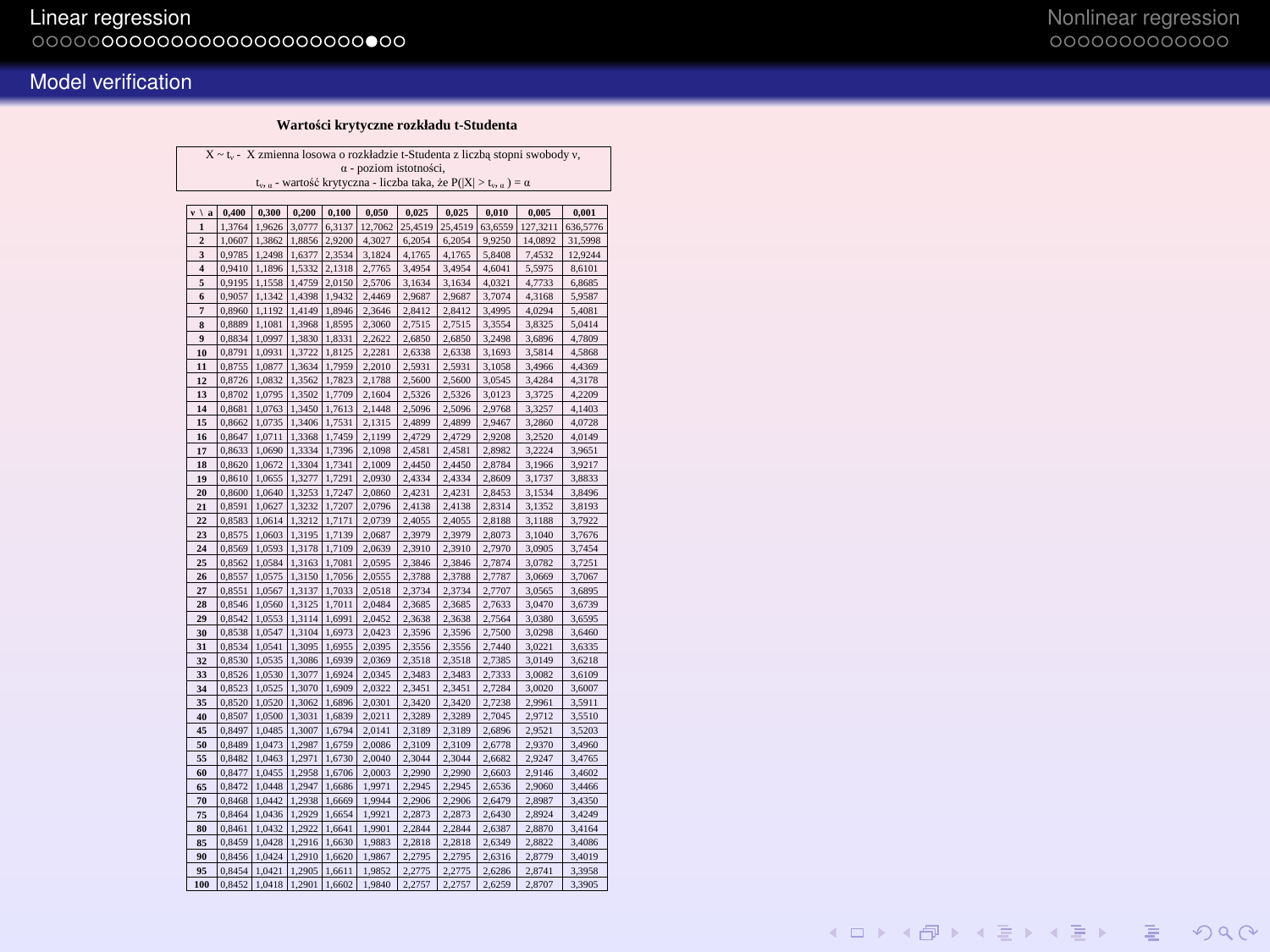#### <span id="page-27-0"></span>[Model verification](#page-27-0)

Let us make the analysis knowing  $t_{KB} = 2.12$ .

- Empirical t-Student statistics for income (equal to 4.9) is greater than the critical value; income is therefore the significant explanatory variable.
- In the case of prices of domestic cars, the t-Student empirical statistics is 3.2 and is greater than the critical value. Thus, the domestic car prices has a significant impact on the demand for domestic cars.
- For imported car prices, the t-Student empirical statistics (1.9) is less than the critical value of 2.12. Therefore, we consider that for these data, prices of imported cars are **irrelevant**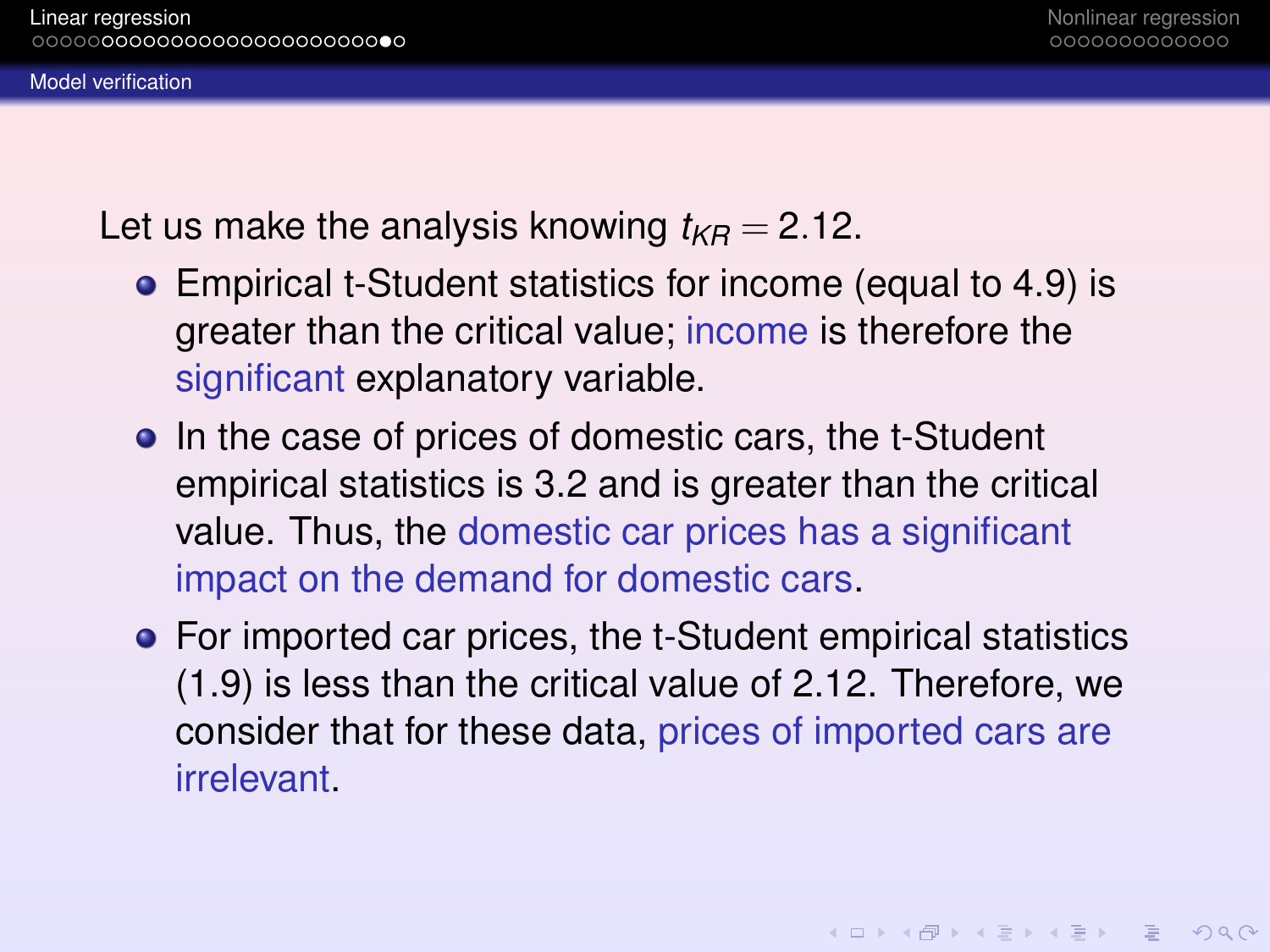**KOD CONTRACT A BOARD OF A GOV** 

<span id="page-28-0"></span>[Model verification](#page-28-0)

Final conclusion: the model - despite a very good fit - can not be considered as final, because it contains a non-significant explanatory variable (CSI). Further actions would be to exclude this variable and re-estimating the model, this time as the dependence of demand on income and prices of domestic cars. Due to the change in the list of explanatory variables, the "new" parameters for income and prices of domestic cars will generally not be the same as before.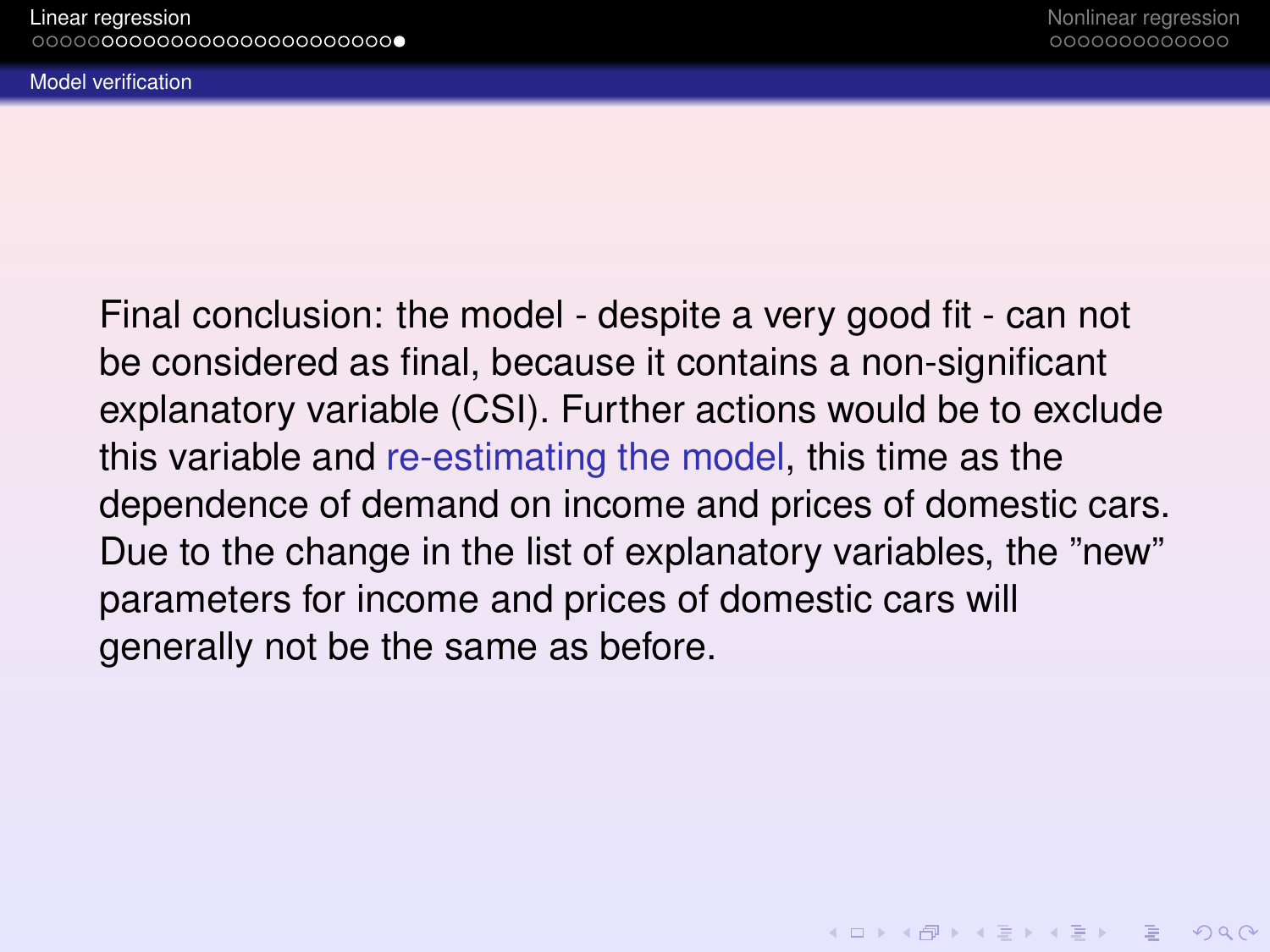<span id="page-29-0"></span>Among the nonlinear models, the following models are distinguished:

- linear with respect to parameters;
- **·** linearizable;
- nonlinear in the strict sense (others).

At the moment we will deal with the first of them.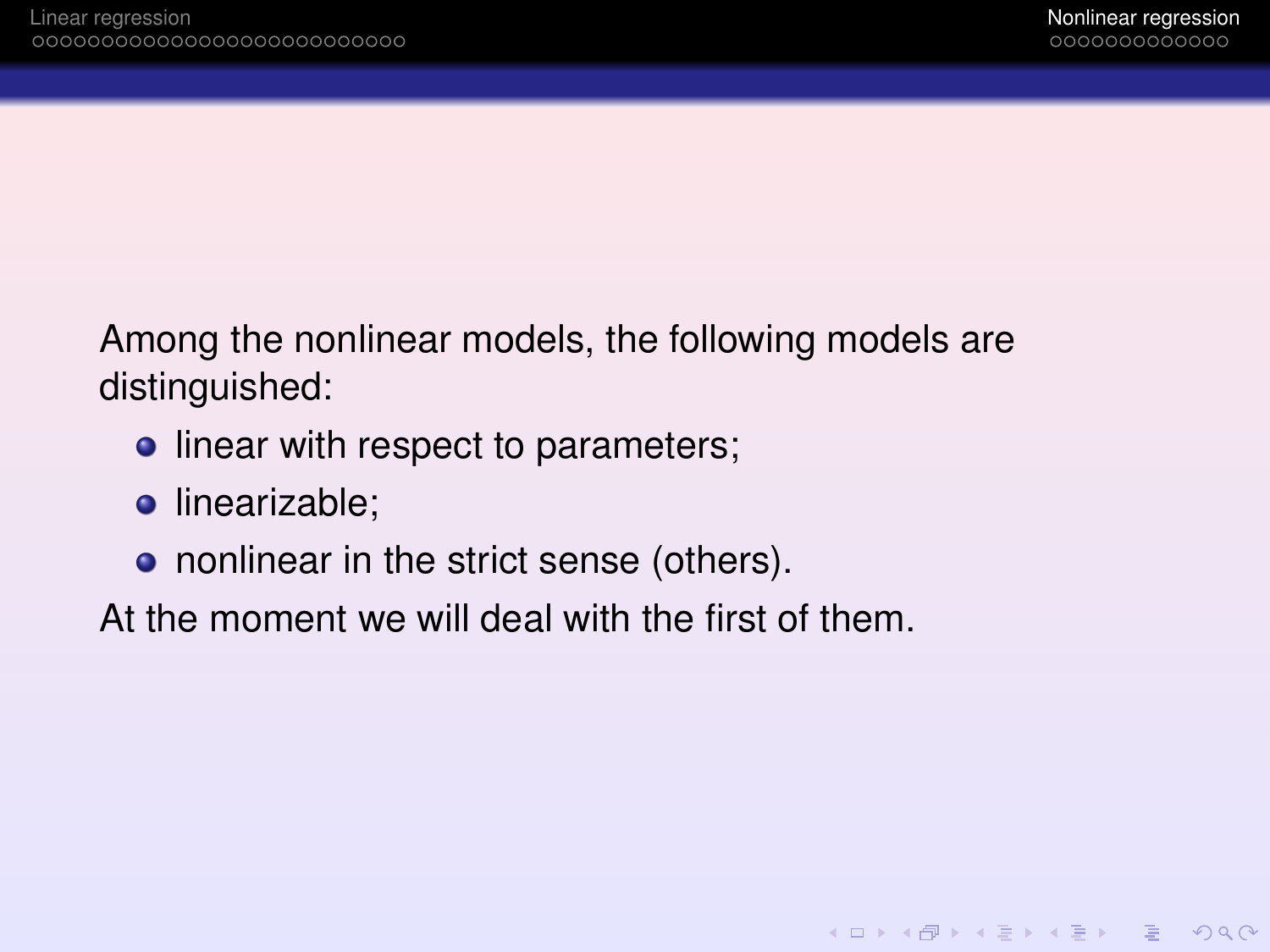The model  $\hat{Y} = f(X, b)$  is linear with respect to parameters, if it can be presented as linear function of the unique transformations of explanatory variables *X*; the coefficients of these transformations are known with numerical accuracy. So the model is linear with respect to parameters if it can be

expressed in the form

<span id="page-30-0"></span>
$$
\hat{Y} = \sum_{k} b_k Z_k, \tag{12}
$$

where

$$
Z_k = h_k(X), \tag{13}
$$

and all transformations *h<sup>k</sup>* are unique, and their coefficients are known. The variables  $Z_k$ , which are the transformations of original explanatory variables *X*,we will call auxiliary explanatory variables, and the model [\(12\)](#page-30-0) - auxiliary linear model.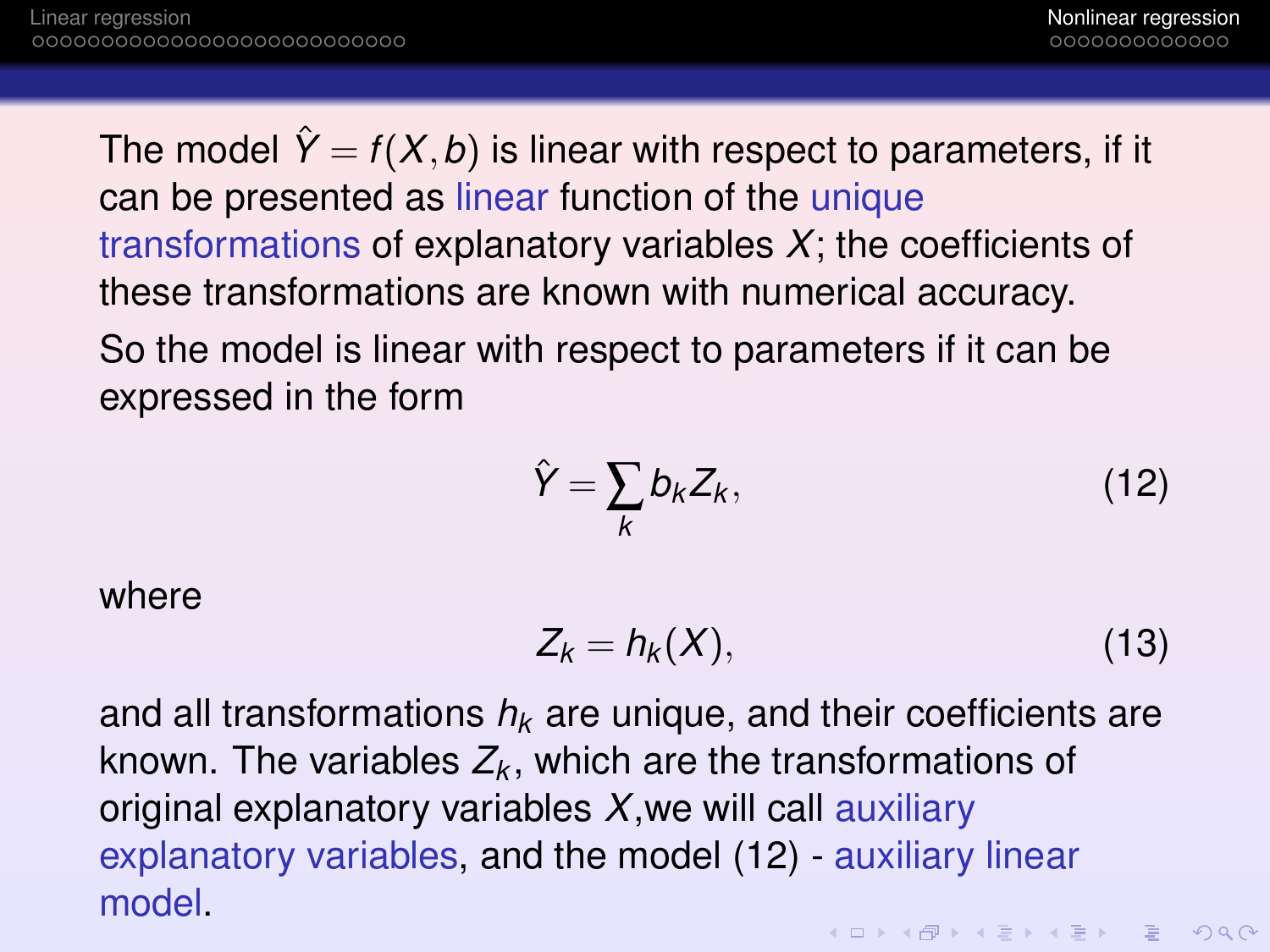The determination and verification of the linear model with respect to parameters comes down to the determination and the verification of the auxiliary linear model [\(12\)](#page-30-0), in which:

- the explained variable is the original variable Y,
- the explanatory variables are the auxiliary explanatory variables *Z<sup>k</sup>* .

The parameter vector obtained from the classic *OLS* is therefore expressed by the formula:

$$
b = (Z'Z)^{-1}Z'y.
$$
 (14)

**KOD KAD KED KED E VAN**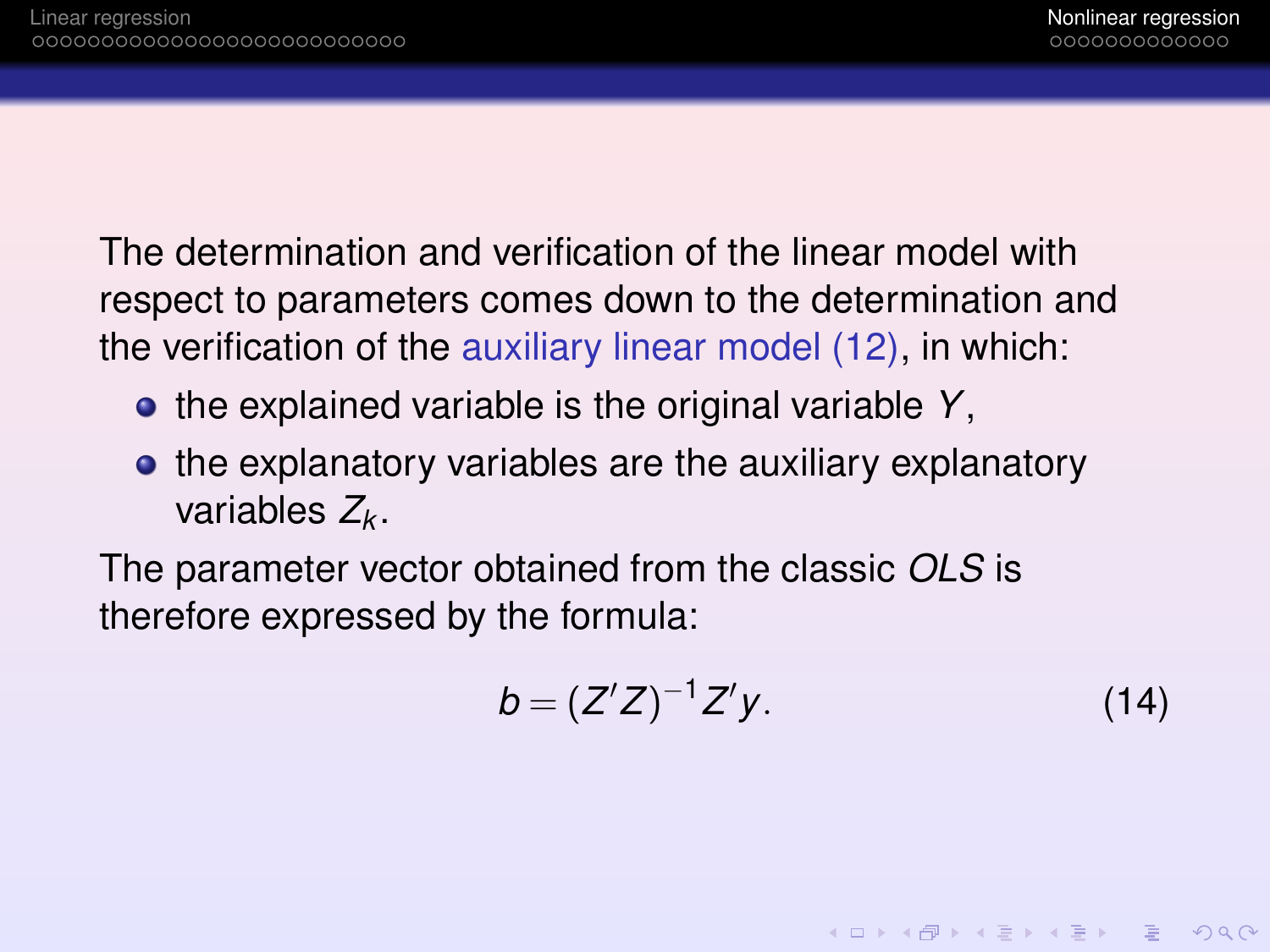<span id="page-32-0"></span>[Parabola](#page-32-0)

### PARABOLA

The course of the parabola depends on the sign of the coefficient standing next to the square of the explanatory variable *b<sub>2</sub>*. The parabola is suitable for description of runs:

- with one minimum, first decreasing slowly and then growing faster and faster  $(b<sub>2</sub> > 0)$ ;
- with one maximum, first growing slower and then decreasing faster and faster  $(b<sub>2</sub> < 0)$ .

The model is described by the equation:

$$
Y = b_0 + b_1 X + b_2 X^2 \quad (b_2 \neq 0).
$$
 (15)

The successive powers of variable *X*, e.g *X* and *X* 2 , are treated as auxiliary explanatory variables and in relation to the auxiliary model we use the methods of estimation and verification of linear models.

**KOD KARD KED KED DAR**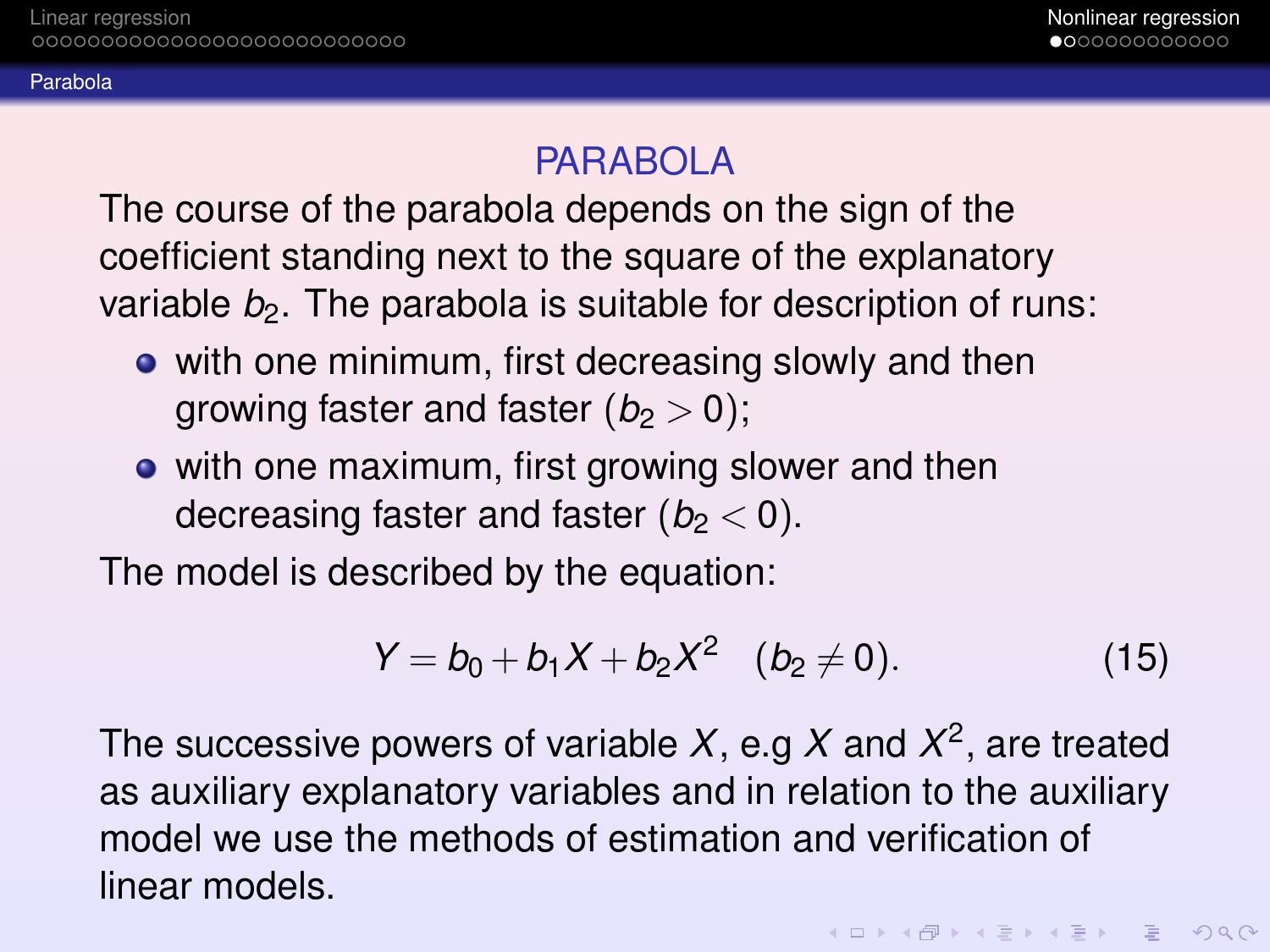**KOD KAD KED KED E VAN** 

<span id="page-33-0"></span>[Parabola](#page-33-0)

### Instead of the original model

$$
Y = b_0 + b_1 X + b_2 X^2
$$

### we estimate and verify the auxiliary model

$$
Y = b_0 + b_1 Z_1 + b_2 Z_2, \qquad (16)
$$

where

$$
Z_1 = X, \quad Z_2 = X^2. \tag{17}
$$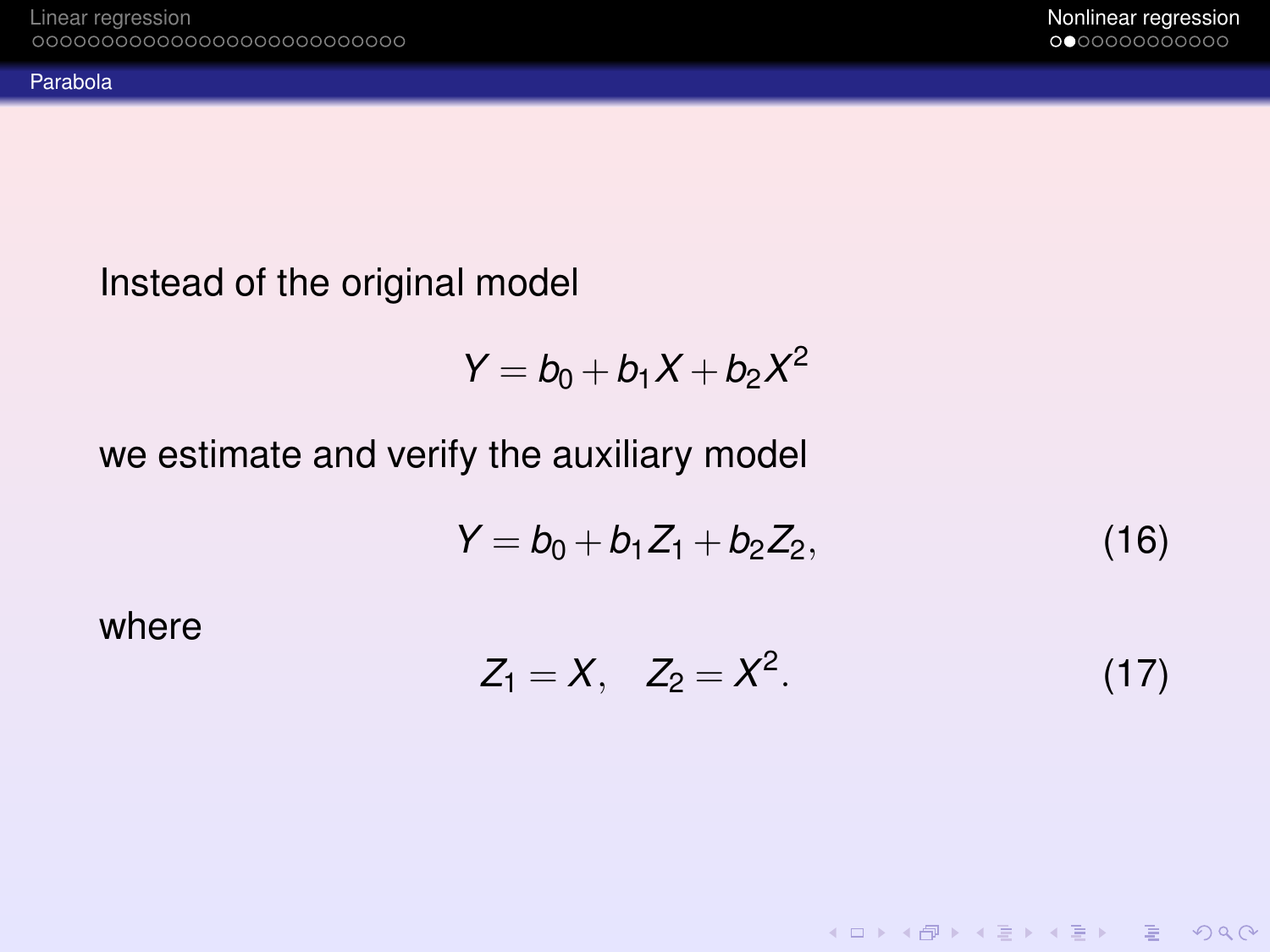<span id="page-34-0"></span>[Polynomial of K-th order](#page-34-0)

### POLYNOMIAL OF K-TH ORDER The model is described by the equation:

 $Y = b_0 + b_1 X + b_2 X^2 + \cdots + b_k X_k \quad (b_k \neq 0).$  (18)

The successive powers of variable *X* are treated as auxiliary explanatory variables and for the auxiliary model we use the methods of estimation and verification of linear models. Instead of the original model

$$
Y = b_0 + b_1 X + b_2 X^2 + \cdots + b_k X^k
$$

we estimate and verify the auxiliary model

$$
Y = b_0 + b_1 Z_1 + b_2 Z_2 + \cdots b_k Z_k, \qquad (19)
$$

where

$$
Z_k = X^k, \quad k = 1, \ldots, K. \tag{20}
$$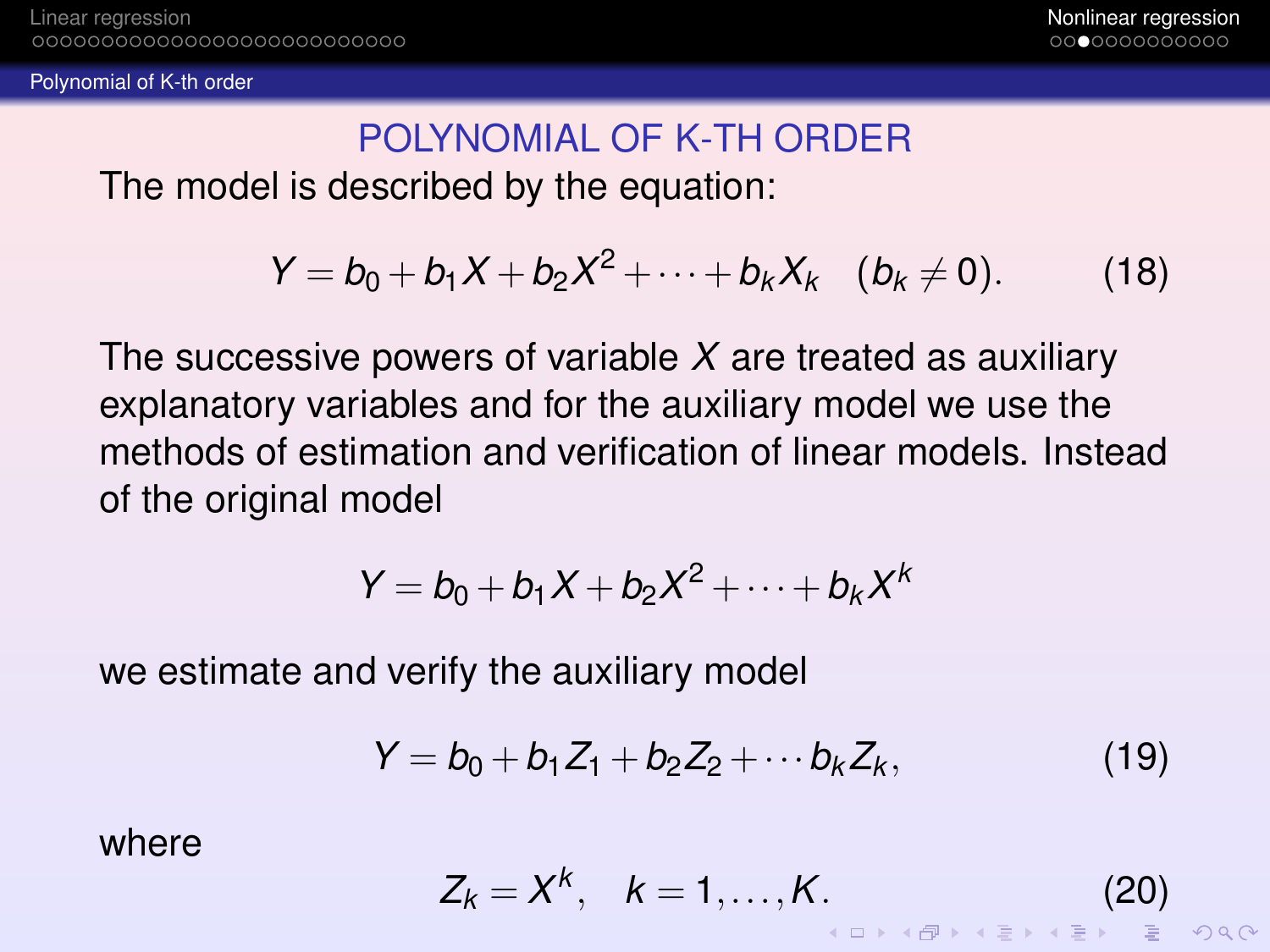<span id="page-35-0"></span>[Hyperbole](#page-35-0)

### HYPERBOLE

The model is described by the equation:

$$
Y = b_0 + \frac{b_1}{X} \quad (X > 0; \ \ b_1 \neq 0). \tag{21}
$$

Properties of the hyperbole:

- hyperbole has a horizontal asymptote  $Y = b_0$ ;
- the course of the hyperbole depends on the sign of the coefficient  $b_1$  - if it is positive, the hyperbole is decreasing, and if it is negative, the hyperbole is increasing;

### • for  $X = 0$  the hyperbole is not defined.

The hyperbole is suitable for description of such phenomena which for  $X > 0$ :

- are growing slower and slower and finally they lead to a saturation level  $b_0$  (in this case  $b_1 < 0$ );
- $\bullet$  are decreasing slower and slower to the bottom level  $b<sub>0</sub>$  (in this case  $b_1 > 0$ ). **KORKAR KERKER E VOQO**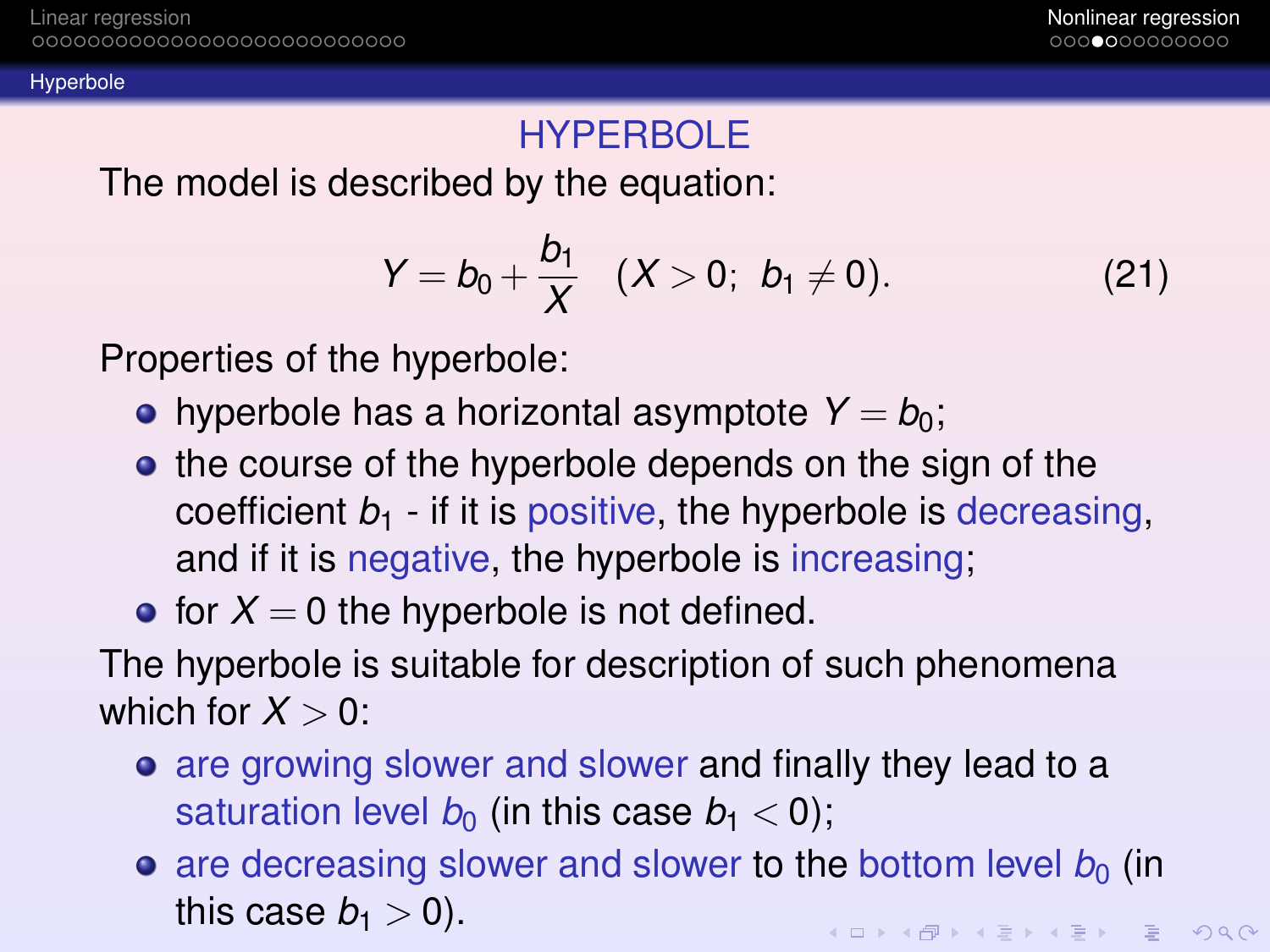<span id="page-36-0"></span>[Hyperbole](#page-36-0)

### General case

The hyperbole of many explanatory variables:

<span id="page-36-1"></span>
$$
Y = b_0 + \frac{b_1}{X_1} + \frac{b_2}{X_2} + \cdots + \frac{b_k}{X_k} \quad \text{(all } X_k > 0\text{)}.
$$
 (22)

The reciprocals of every successive variables we treat as successive auxiliary explanatory variables and then we estimate and verify the proper auxiliary linear model. Instead of the model [\(22\)](#page-36-1) we consider the auxiliary linear model:

$$
Y = b_0 + b_1 Z_1 + b_2 Z_2 + \dots + b_k Z_k, \tag{23}
$$

where

$$
Z_1 = \frac{1}{X_1}, Z_2 = \frac{1}{X_2}, \ldots, Z_k = \frac{1}{X_k}.
$$
 (24)

KEL KARIKEN (EN 1990)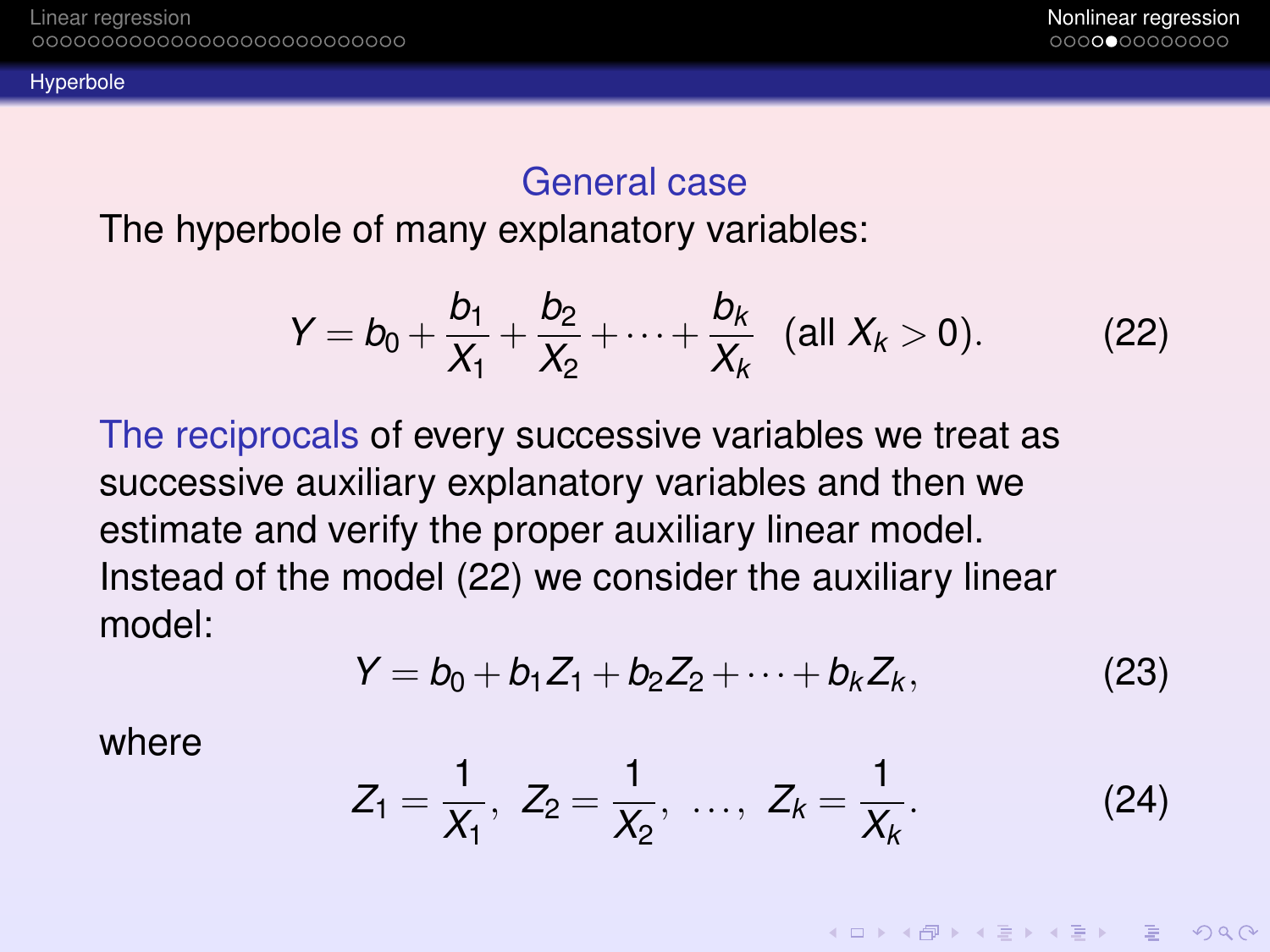<span id="page-37-0"></span>[Logarithmic function](#page-37-0)

**KOD KAD KED KED E VAN** 

### LOGARITHMIC FUNCTION

The logarithmic function with one explanatory variable *X*:

$$
Y = b_0 + b_1 \log(X), \quad (X > 0, b_1 \neq 0). \tag{25}
$$

The course of the logarithmic function depends on sign of the coefficient  $b_1$ . For positive X the logarithmic function can described two runs:

- increasing (without any bounds) slower and slower (for the coefficient  $b_1 > 0$ );
- decreasing (without any bounds) slower and slower (for the coefficient  $b_1 < 0$ ).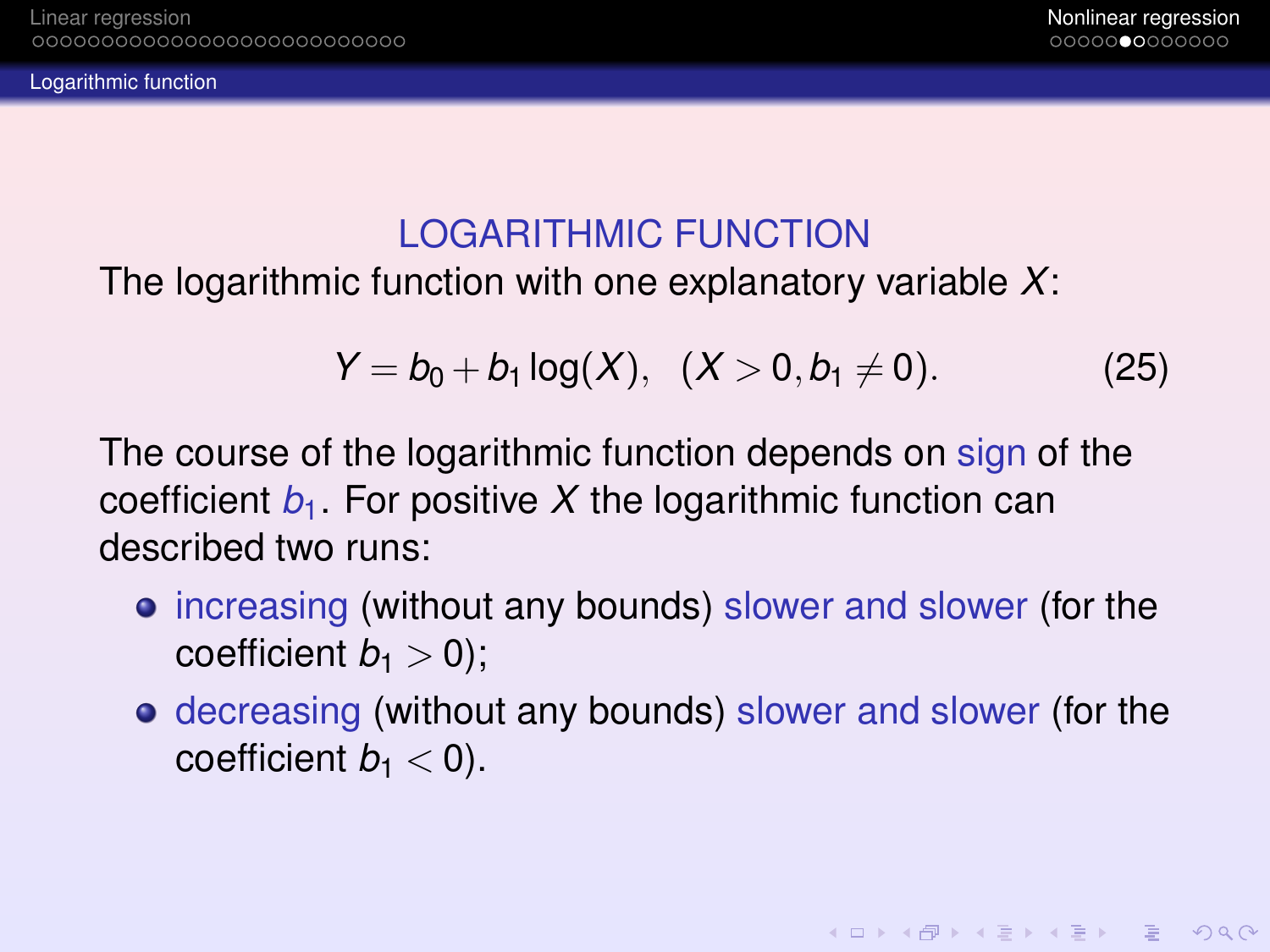KEL KARIKEN (EN 1990)

### General case

<span id="page-38-0"></span>The general case of the logarithmic function:

<span id="page-38-1"></span>
$$
Y = b_0 + b_1 \log(X_1) + \dots + b_k \log(X_k), \text{ all } X_k > 0. \tag{26}
$$

The logarithms of every successive variables we treat as successive auxiliary explanatory variables and then we estimate and verify the proper auxiliary linear model. In case of the model [\(26\)](#page-38-1), the auxiliary linear model is

$$
Y = b_0 + b_1 Z_1 + b_2 Z_2 + \dots + b_k Z_k, \qquad (27)
$$

where

$$
Z_1 = \log(X_1), \ Z_2 = \log(X_2), \ \ldots, \ Z_k = \log(X_k). \tag{28}
$$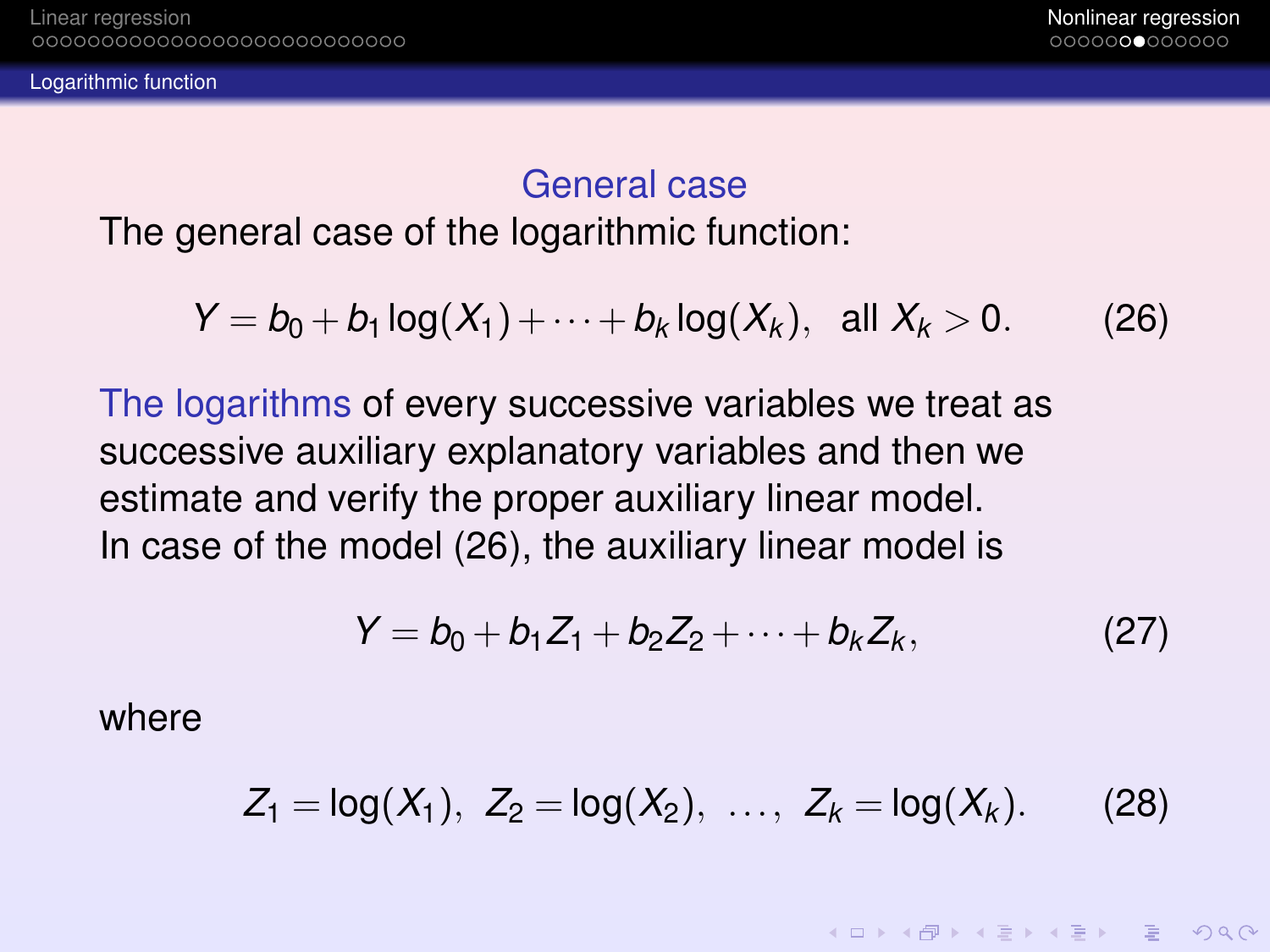### LINEARIZABLE MODELS

<span id="page-39-0"></span>We call the model linearizable, if there exists a unique transformation of both sides of the equation such that finally we get the linear model or the model linear with respect to parameters.

The linear model obtained after the linearization we will call the auxiliary linear model, and its variables - auxiliary variables. We denote the auxiliary explained variable by *V* if needed; and the auxiliary explanatory variables by  $Z_1, Z_2, \ldots, Z_k$ .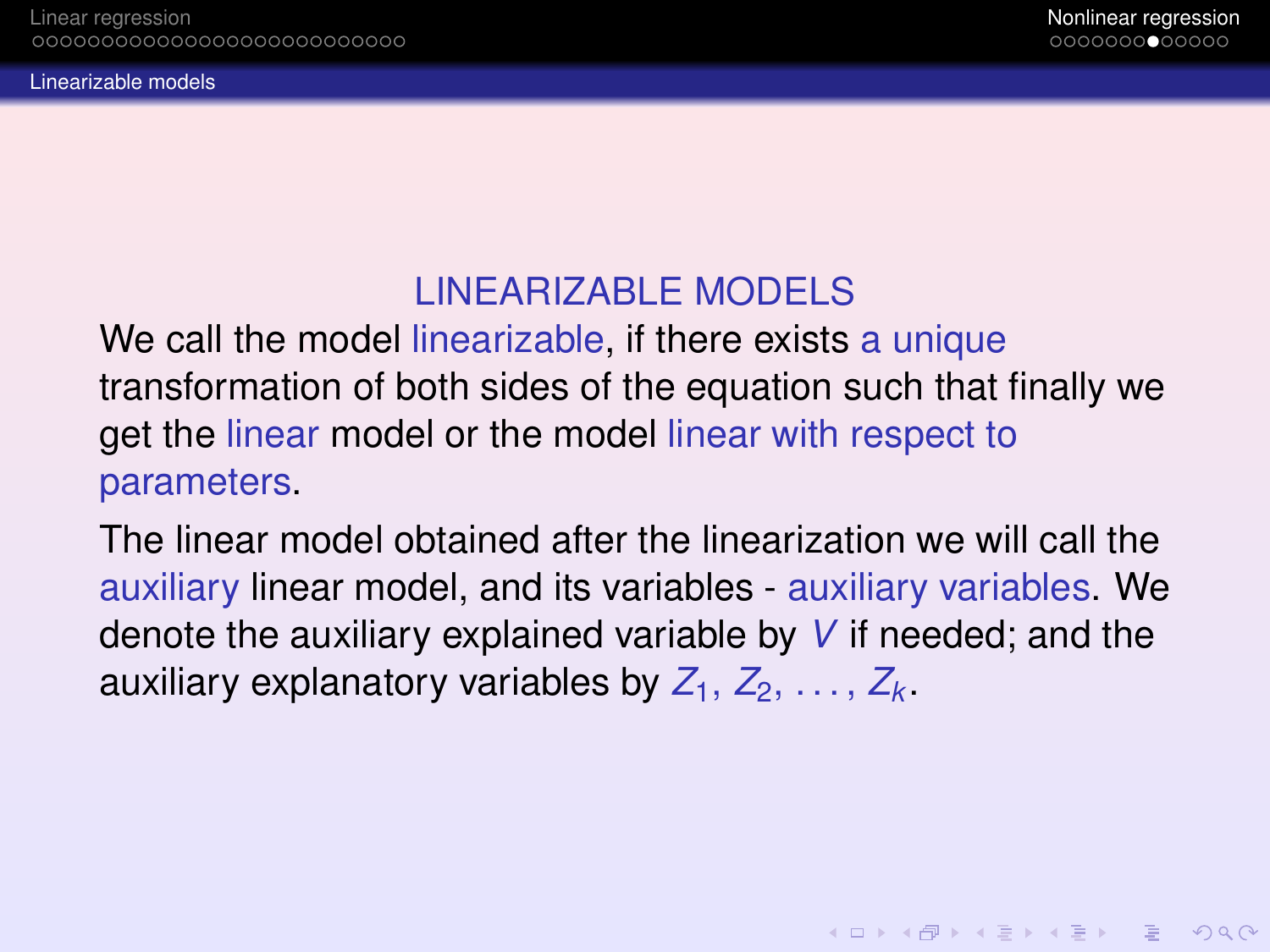<span id="page-40-0"></span>[Exponential model](#page-40-0)

### EXPONENTIAL MODEL

The exponential model with one explanatory variable:

$$
Y = Ap^{bX} \quad (A>0), \tag{29}
$$

where *p* - positive constant; *A*, *b* - parameters. The most commonly used is the exponential function at the base of the natural logarithm  $(p = e)$  or at the base of the decimal logarithm  $(p = 10)$ . The parameter A defines the theoretical level of the explained variable *Y* in the period preceding the first given period (e.g. for  $X = 0$ ). The course of the exponential function depends on the sign of the coefficient (the exponent) *b*. For  $A > 0$  the function:

- is growing faster and faster (unboundly), if the exponent  $b > 0$ :
- **•** is decreasing slower and slower to zero, if the component  $b < 0$ . KEL KARIKEN (EN 1990)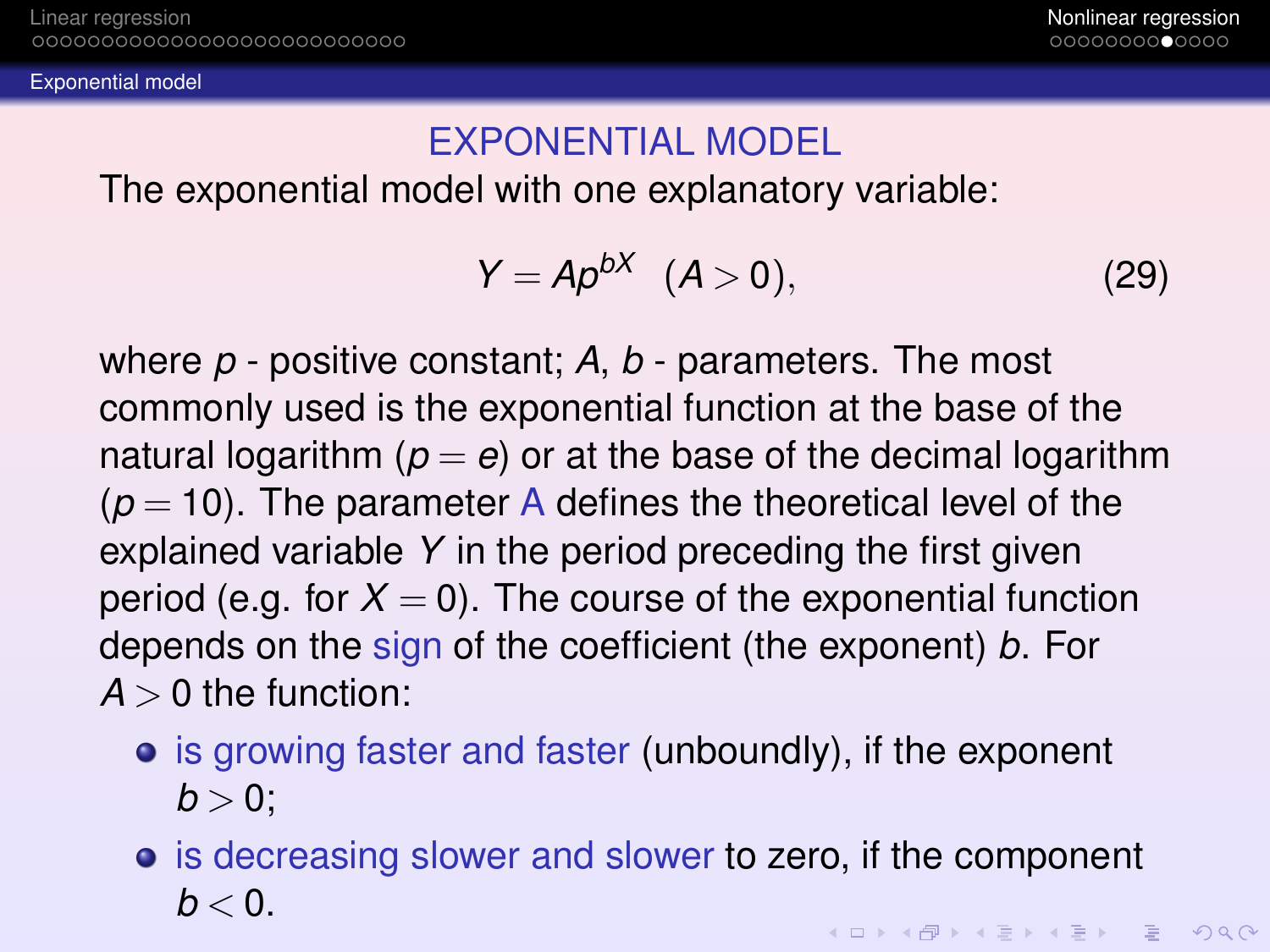**KOD KAD KED KED E VAN** 

### General case

The exponential model with many variables:

$$
Y = Ap^{b_1X_1+b_2X_2+\cdots+b_KX_K} (A, p > 0).
$$
 (30)

The main property of the exponential function - fixed growth rates

The growth rate shows what is the expected relative growth of *Y*, when the given explanatory variable *X* is growing by one unit,and the other explanatory variables stay unchanged. Only exponential functions have such properties.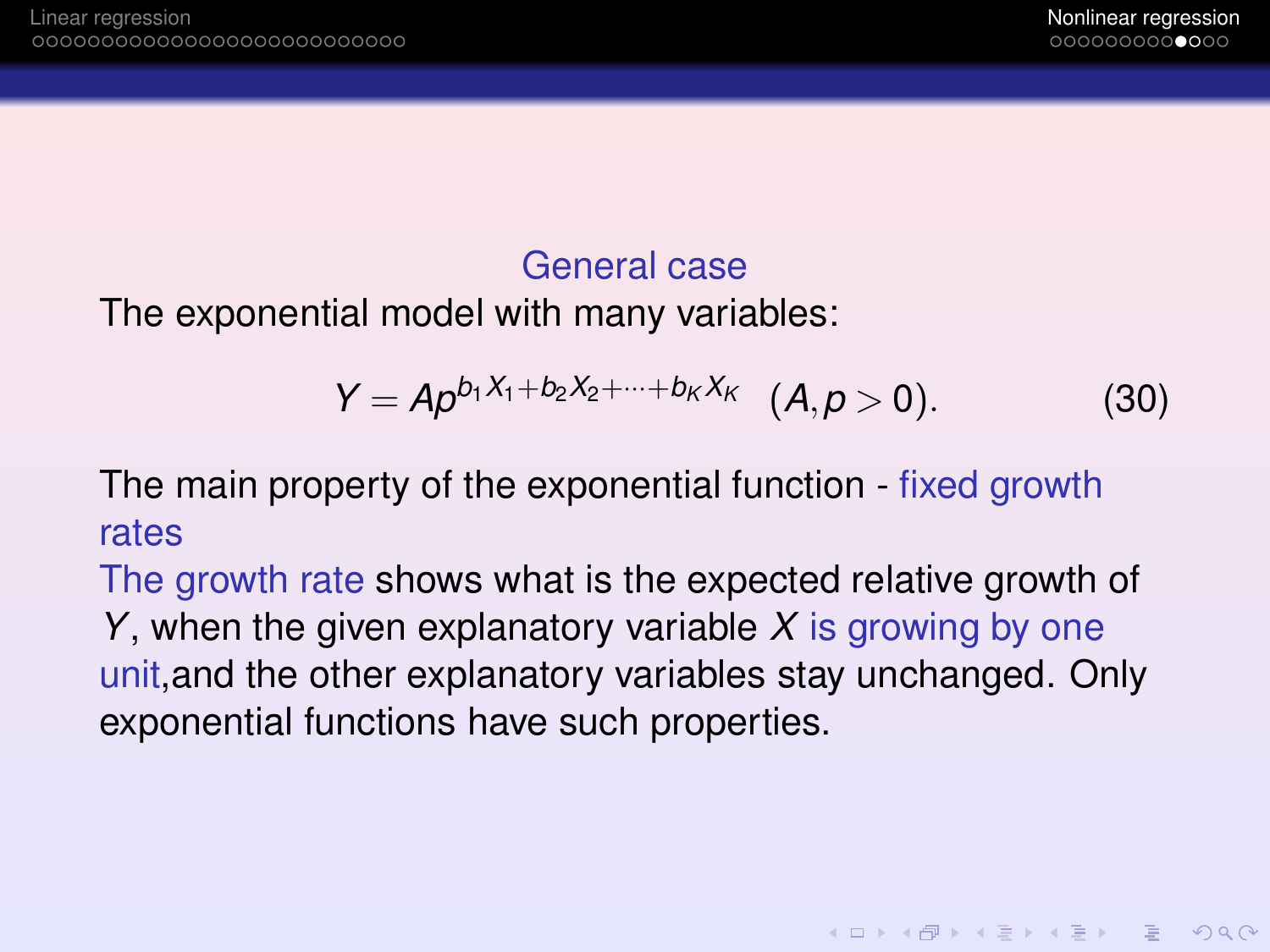In case of an exponential function, the growth rate (*ri*) with respect to the explanatory variable  $X_i$  is defined by the coefficient standing next this variable, e.g.

$$
r_i = b_i \cdot \ln(p) \quad (1 \leq i \leq K). \tag{31}
$$

In particular, for base  $p = e$  we have

$$
r_i = b_i. \tag{32}
$$

**KOD KARD KED KED DAR**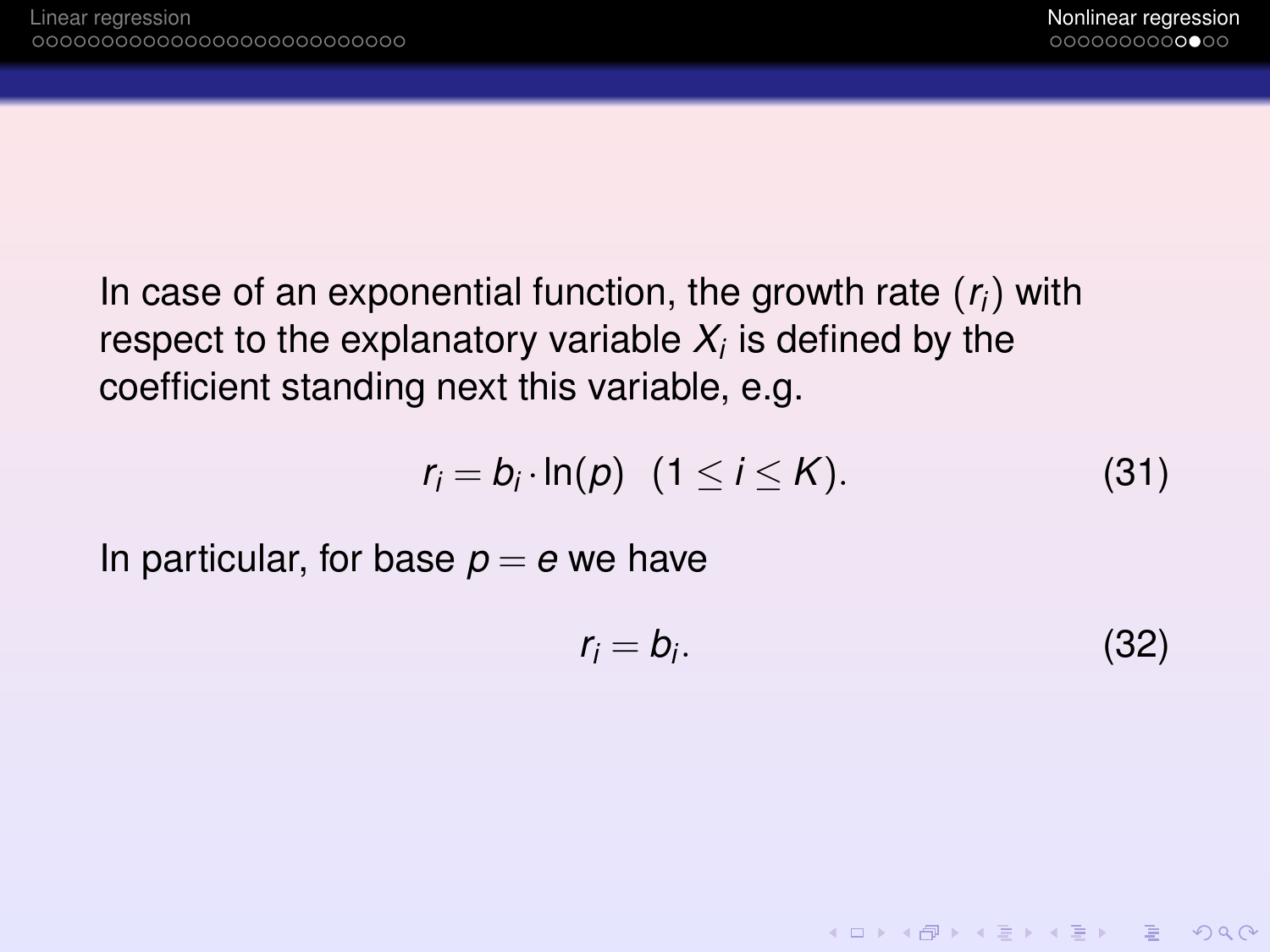**KOD KAD KED KED E VAN** 

### <span id="page-43-0"></span>The power model

$$
Y = AX^{\beta}
$$
 (33)

can be logarithmized to the linear model

$$
ln(Y) = ln(A) + \beta ln(X), \qquad (34)
$$

which can be rewritten as

$$
Y^* = A^* + \beta X^*.
$$